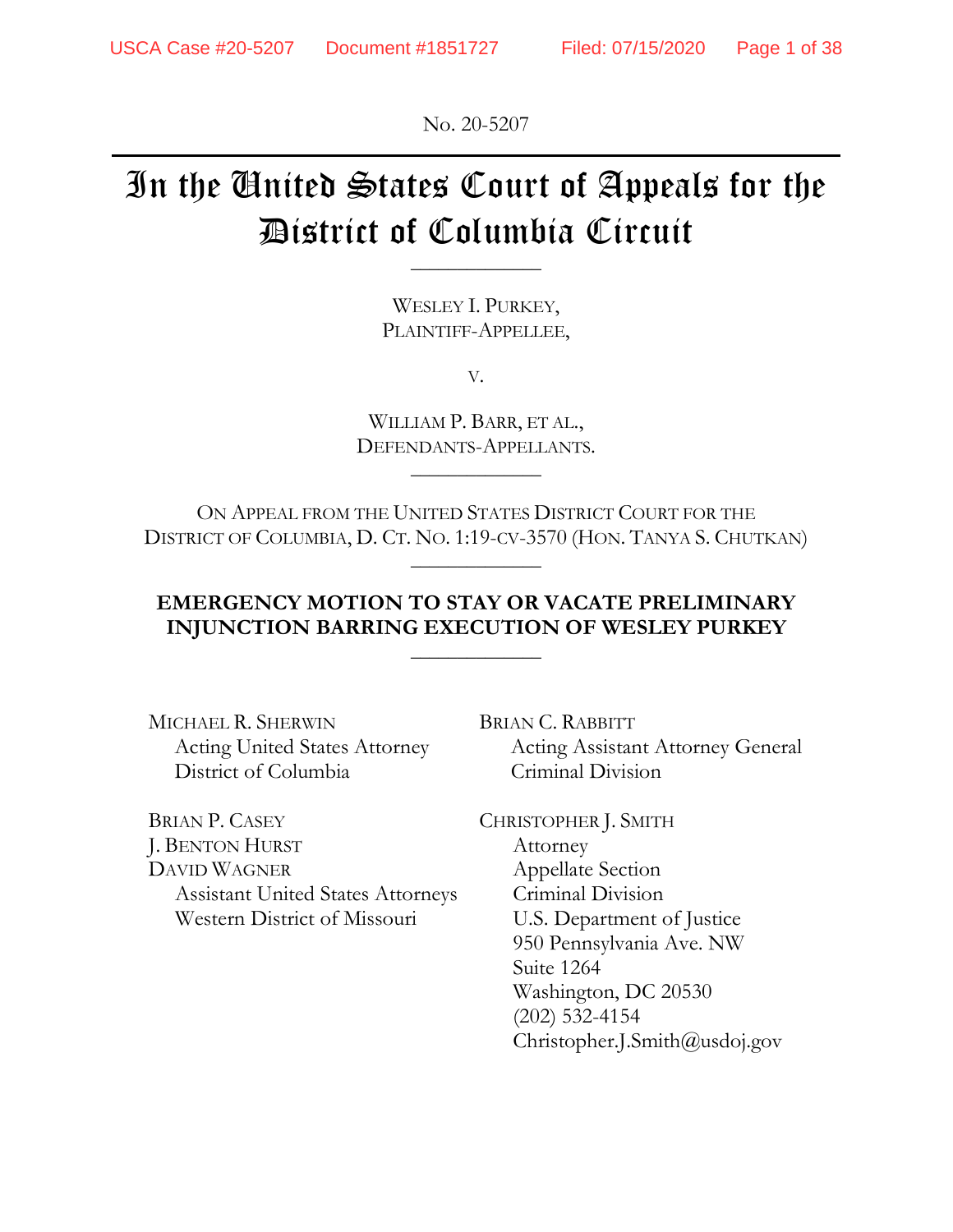# **INTRODUCTION AND SUMMARY OF ARGUMENT**

Shortly after 5:00 a.m. today, the district court preliminarily enjoined the execution of Wesley Purkey, which the Bureau of Prisons had scheduled to occur later today, based on Purkey's claim of incompetence to be executed under *Ford v. Wainwright*, 477 U.S. 399 (1986). This last-minute injunction is inappropriate, and the standard for a stay or vacatur of the injunction is readily satisfied. The government respectfully requests that this Court stay or vacate the preliminary injunction, effective immediately, to permit the government to proceed with the scheduled execution. If the Court chooses to vacate rather than stay, the government requests that it issue its mandate forthwith. 1

As an initial matter, Purkey has not shown a significant possibility of success on the merits. Federal prisoners who seek to challenge their execution under *Ford* may do so only by filing an application for habeas corpus relief under 28 U.S.C. § 2241 in the district of their confinement. The district court here had no authority to circumvent that requirement by inferring a new, unwritten cause of action directly from the Eighth Amendment (and, indeed, never even acknowledged that that was what it was doing).

Moreover, Purkey has also failed to demonstrate that he is likely to succeed on the merits of his claims that he is incompetent to be executed or that his due process

<sup>&</sup>lt;sup>1</sup> Because of the timing of the district court's order, this motion could not be filed seven days before action is necessary. The government has moved the district court to stay its order, but the district court has not yet ruled on that motion. Given the time constraints, the government will also be filing a similar stay application in the Supreme Court.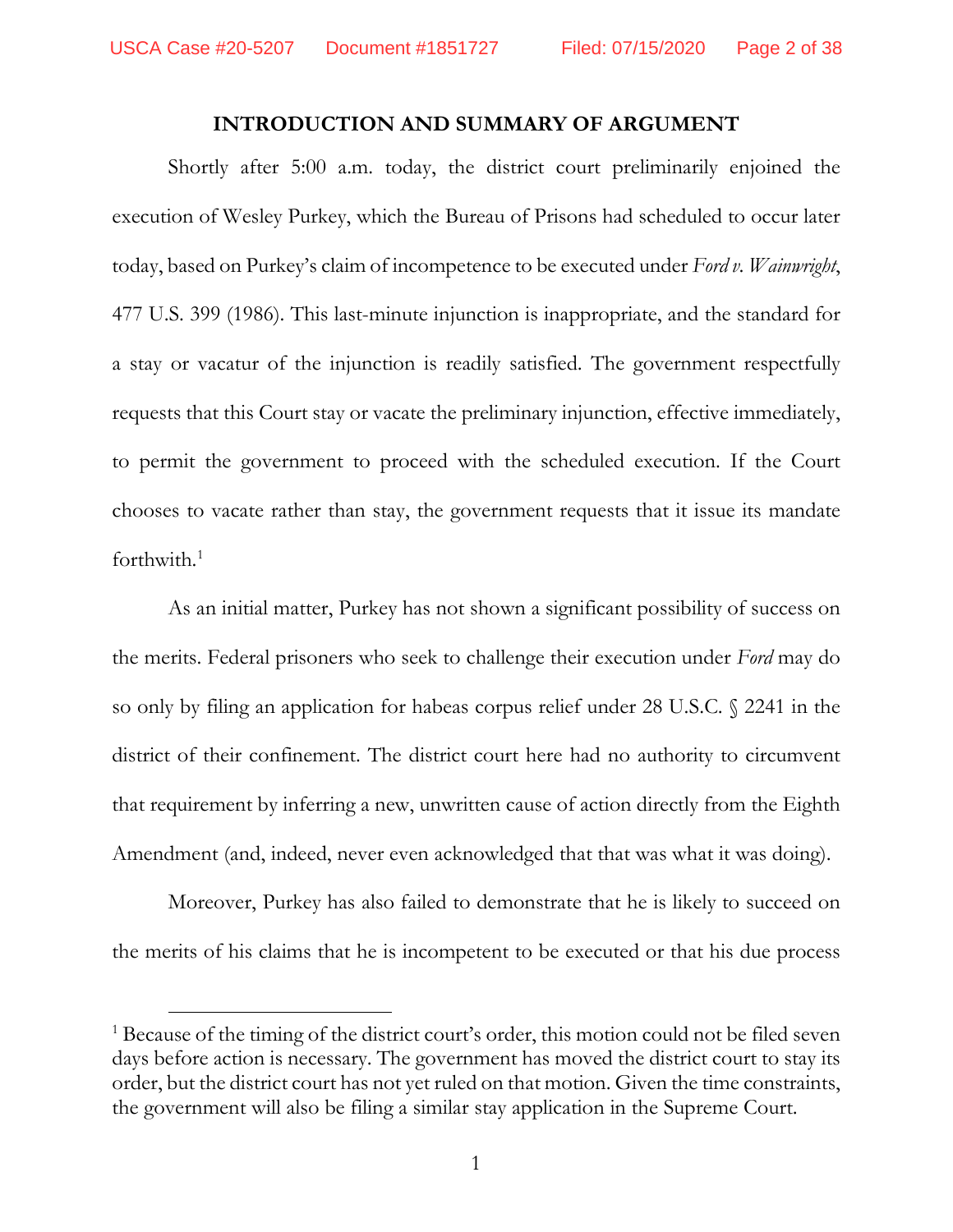rights will be violated absent a competency hearing. A prisoner must make "a substantial threshold showing" of incompetency before he is entitled to a hearing on his competency, *Panetti v. Quarterman*, 551 U.S. 930, 949 (2007) (internal quotation marks omitted), which Purkey has never done. To the contrary, by his own account, Purkey understands the reason for his execution.

The remaining considerations all weigh heavily against further injunctive relief. The public interests in "punishing the guilty," *Calderon v. Thompson*, 523 U.S. 538, 556 (1998) (internal quotation marks omitted), and "timely enforcement of a [death] sentence," *Bucklew v. Precythe*, 139 S. Ct. 1112, 1133 (2019) (internal quotation marks omitted), would be frustrated by further delaying Purkey's execution. So, too, is the public interest in "preventing forum shopping by habeas petitioners." *Rumsfeld v. Padilla*, 542 U.S. 426, 447 (2004). The balance of the equites weighs the same way: Purkey's death sentence has been reviewed multiple times and withstood all challenges.

#### **STATEMENT**

#### **A. Background**

Purkey kidnapped, raped, and murdered 16-year-old Jennifer Long. *United States v. Purkey*, 428 F.3d 738, 744-45 (8th Cir. 2005). He then dismembered her with a chainsaw and burned her remains. *Id.* at 745. He confessed to Long's murder while serving a life sentence in Kansas for his later murder of 80-year-old Mary Ruth Bales, whom he bludgeoned to death with the claw-end of a hammer. *Id.* at 745-46. The district court sentenced him to death, and the Eighth Circuit affirmed. *Id.* at 764. The district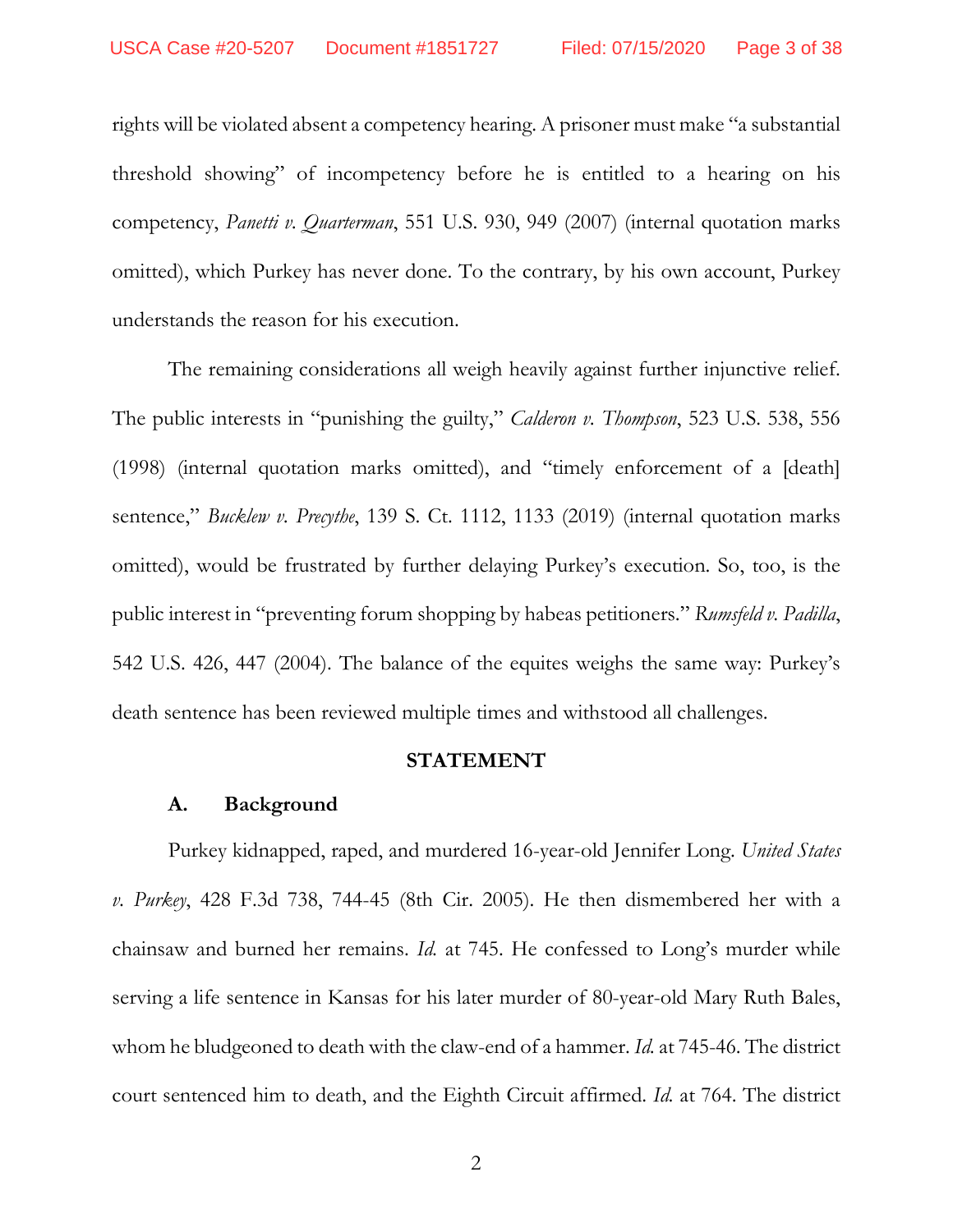court later denied his motion under 28 U.S.C. § 2255, and the Eighth Circuit again affirmed. *Purkey v. United States*, 729 F.3d 860, 861-62, 869 (8th Cir. 2013).

On July 25, 2019, the Attorney General scheduled Purkey's execution for December 13, 2019. Compl., ECF No. 1. Subsequently, on November 20, 2019, the court below enjoined Purkey's execution on the basis of claims in the execution protocol litigation, but this Court subsequently vacated that injunction. *In re Bureau of Prisons' Execution Protocol Cases*, 955 F.3d 106, 113 (D.C. Cir. 2020) (per curiam). The Supreme Court declined to stay this Court's mandate and denied certiorari. *Bourgeois v. Barr*, \_\_ S. Ct. \_\_, Nos. 19-1348, 19A1050, 2020 WL 3492763 (U.S. June 29, 2020).

On August 27, 2019, Purkey filed a petition for a writ of habeas corpus pursuant to 28 U.S.C. § 2241 in the Southern District of Indiana, seeking relief on eight grounds. Petition, ECF No. 1, *Purkey v. United States*, No. 2:19-cv-414 (S.D. Ind. Aug. 27, 2019). Though he included a claim under *Atkins v. Virginia*, 536 U.S. 304 (2002), challenging the imposition of his death sentence based on his alleged incompetency when he committed the offense, *see id*. at 192-200, he did not include a *Ford* claim challenging his present competency to be executed.

On November 20, 2019, the Indiana court denied Purkey's petition as barred by § 2255(e), *Purkey v. United States*, No. 2:19-cv-414, 2019 WL 6170069 (S.D. Ind. Nov. 20, 2019), and the Seventh Circuit affirmed, *Purkey v. United States*, \_\_ F.3d \_\_, No. 19- 3318, 2020 WL 3603779, at \*11 (7th Cir. July 2, 2020). Despite ruling for the United States on the merits, the Seventh Circuit nonetheless "temporarily stayed" Purkey's July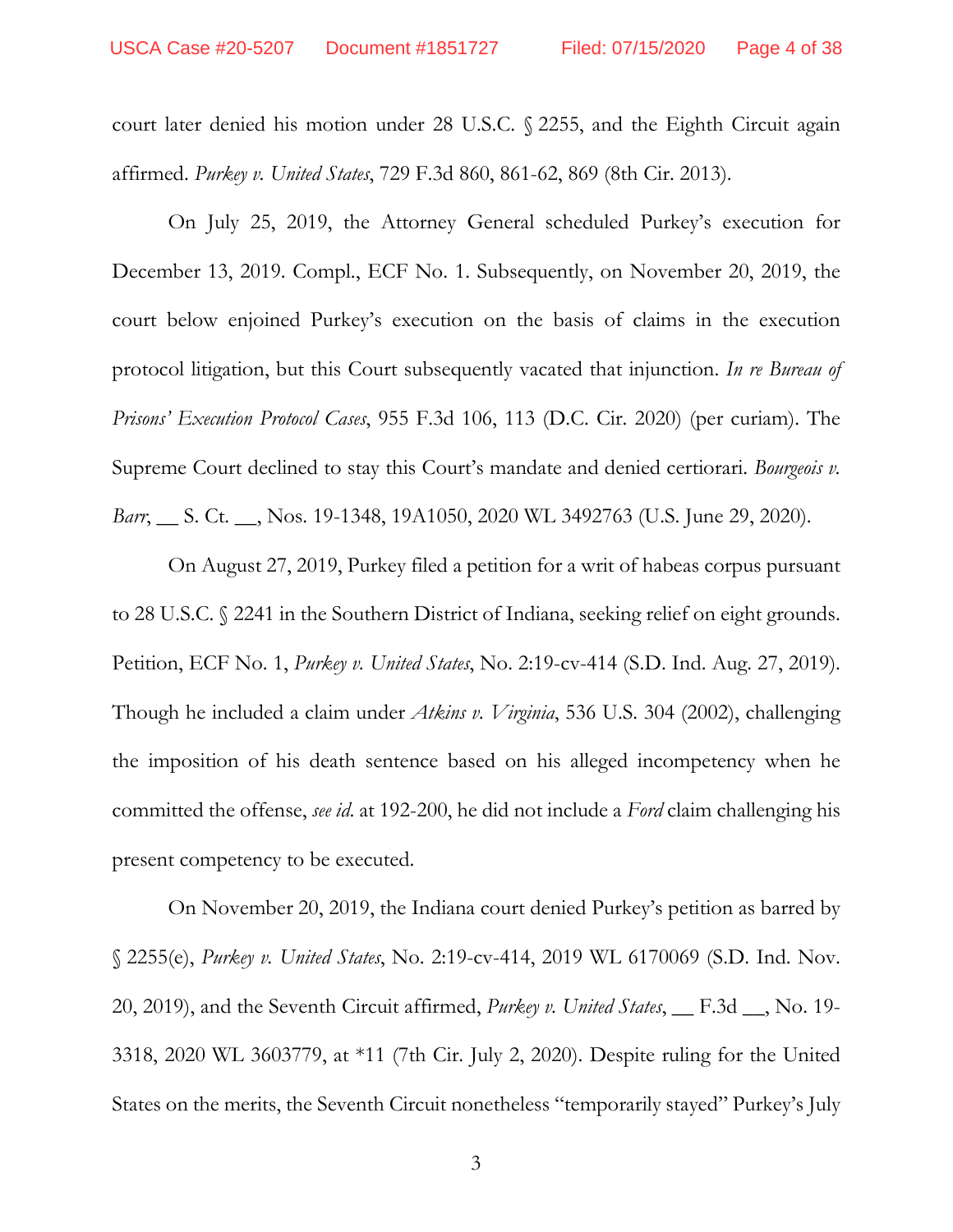15, 2020, execution. *Id.*; *see also Purkey v. United States*, \_\_ F. App'x \_\_, 2020 WL 3958442 (7th Cir. July 13, 2020) (denying reconsideration). On July 11, 2020, the government filed an application in the Supreme Court to vacate the stay. Application, *United States v. Purkey*, No. 20A4 (July 11, 2020). That application remains pending.

On July 13, 2020, the court below again enjoined the execution of Purkey and his co-plaintiffs. *In re Bureau of Prisons' Execution Protocol Cases*, No. 19-mc-145, 2020 WL 3960928 (D.D.C. July 13, 2020). While this Court denied the government's emergency motion to stay that order, *In re Bureau of Prisons' Execution Protocol Cases,* No. 20-5199 (D.D.C. July 13, 2020), the Supreme Court subsequently vacated the district court's preliminary injunction, *Barr v. Lee*, \_\_ S. Ct. \_\_, 2020 WL 3964985 (U.S. July 14, 2020). The Court reiterated that "[l]ast-minute stays' like that issued this morning 'should be the extreme exception, not the norm.'" *Id.* at 2 (quoting *Bucklew v. Precythe,* 139 S. Ct. 1112, 1134 (2019)).

#### **B. District Court Proceedings**

On November 26, 2019—six days after the court below originally enjoined the executions in the *Protocol Cases* and the Indiana court dismissed Purkey's § 2241 petition—Purkey filed his complaint in this case raising the *Ford* claim that he omitted from his § 2241 petition. Compl., ECF No. 1. According to Purkey, his complaint seeks "equitable relief directly under the Constitution and declaratory relief under 28 U.S.C. § 2201(1) and 28 U.S.C. § 2202." Brief, ECF No. 14 at 2. He moved for a preliminary injunction and expedited discovery. Motion, ECF No. 7. The government opposed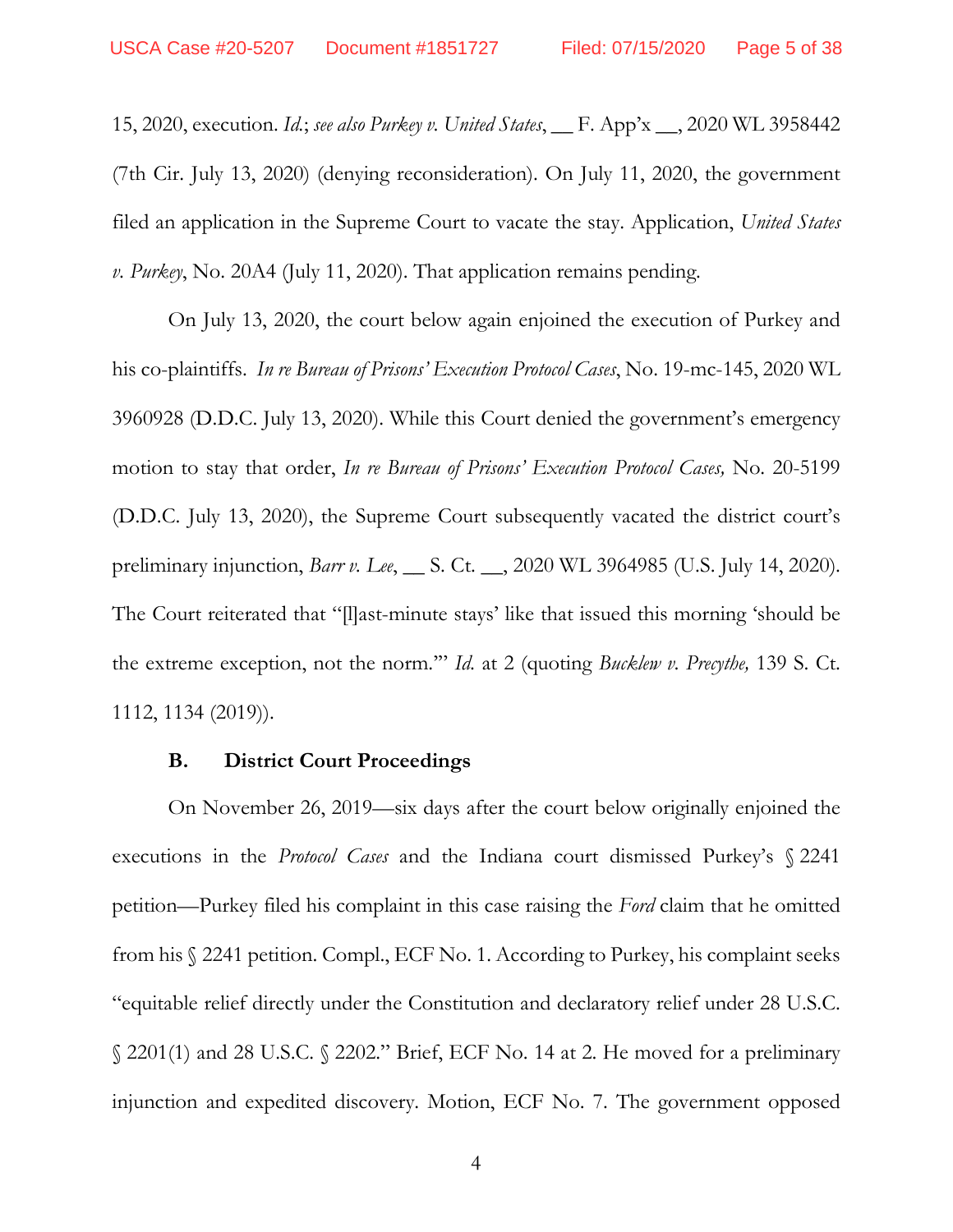Purkey's motion and argued in the alternative that the district court should transfer the action to the Southern District of Indiana. Opp., ECF No. 10. Shortly thereafter, Purkey withdrew his motion. Motion, ECF No. 11. On February 24, 2020, the government moved to dismiss Purkey's complaint. MTD, ECF No. 18. The parties concluded briefing on that motion on March 30, 2020.

After this Court issued its mandate in the *Protocol Cases*, on June 15, 2020, the government scheduled Purkey's execution for July 15, 2020. A week later, Purkey renewed his motion for a preliminary injunction and expedited discovery. ECF Nos. 23, 24. While the government has sent defense counsel the reports and original imaging from Purkey's most recent medical scans, the government again opposed Purkey's motion. Opp., ECF No. 26. The parties concluded briefing on these motions on July 2, 2020.

This morning, the district court granted his motion for preliminary injunction. ECF No. 36. The court concluded that it could entertain Purkey's freestanding constitutional claims, on the view that they are not habeas claims that he is required to bring under 28 U.S.C. § 2241 in his district of confinement. *Id.* at 6-9. The court then "credit[ed]" the attachments submitted by Purkey and opined that he had made a substantial showing that he is not competent to be executed. *Id.* at 10-11. And, taking the view that the remaining preliminary injunction factors weighed in favor of enjoining Purkey's execution, the court denied the government's long-pending motion to dismiss and enjoined Purkey's execution. *Id.* at 11-14. Finally, the court ordered Purkey to show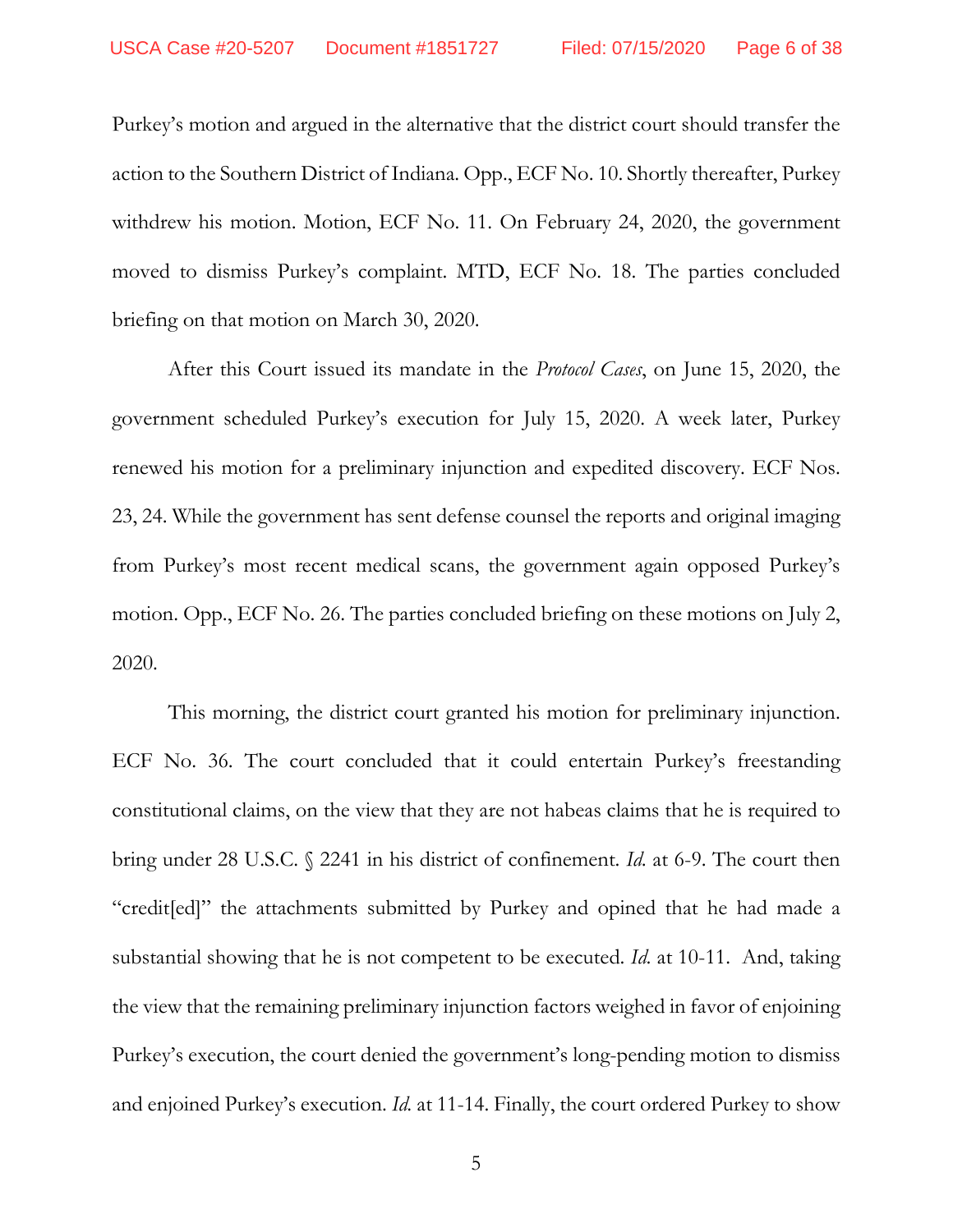cause, no later than July 31, why the court should not exercise its discretion to transfer the case to the Southern District of Indiana. *Id.* at 13-14

At the same time, the district court granted another preliminary injunction in the Protocol Cases that independently prohibits the government from proceeding with Purkey's execution. The government is also filing in this Court a motion to stay or vacate that injunction (in Case No. 20-5206).

# **ARGUMENT**

Under the standards in *Nken v. Holder,* 556 U.S. 418, 426 (2009), this Court should enter an immediate stay given the overwhelming likelihood that the injunction will not withstand appellate review and the profound public interest in implementing Purkey's lawfully imposed sentence without further delay.

# **I. THE DISTRICT COURT'S INJUNCTION IS UNLIKELY TO WITHSTAND APPELLATE REVIEW**

A preliminary injunction is "an extraordinary remedy that may only be awarded upon a clear showing that the plaintiff is entitled to such relief." *Winter v. Natural Res. Def. Council, Inc.*, 555 U.S. 7, 22 (2008). In the capital context, as in others, a plaintiff must first "establish that he is likely to succeed on the merits." *Glossip v. Gross*, 135 S. Ct. 2726, 2736 (2015) (quoting *Winter*, 555 U.S. at 20). For two separate dispositive reasons—because Purkey's claims can be brought only in the district of his confinement under Section 2241 and because Purkey has not demonstrated that he is likely to be found incompetent to be executed—Purkey cannot make the required showing here.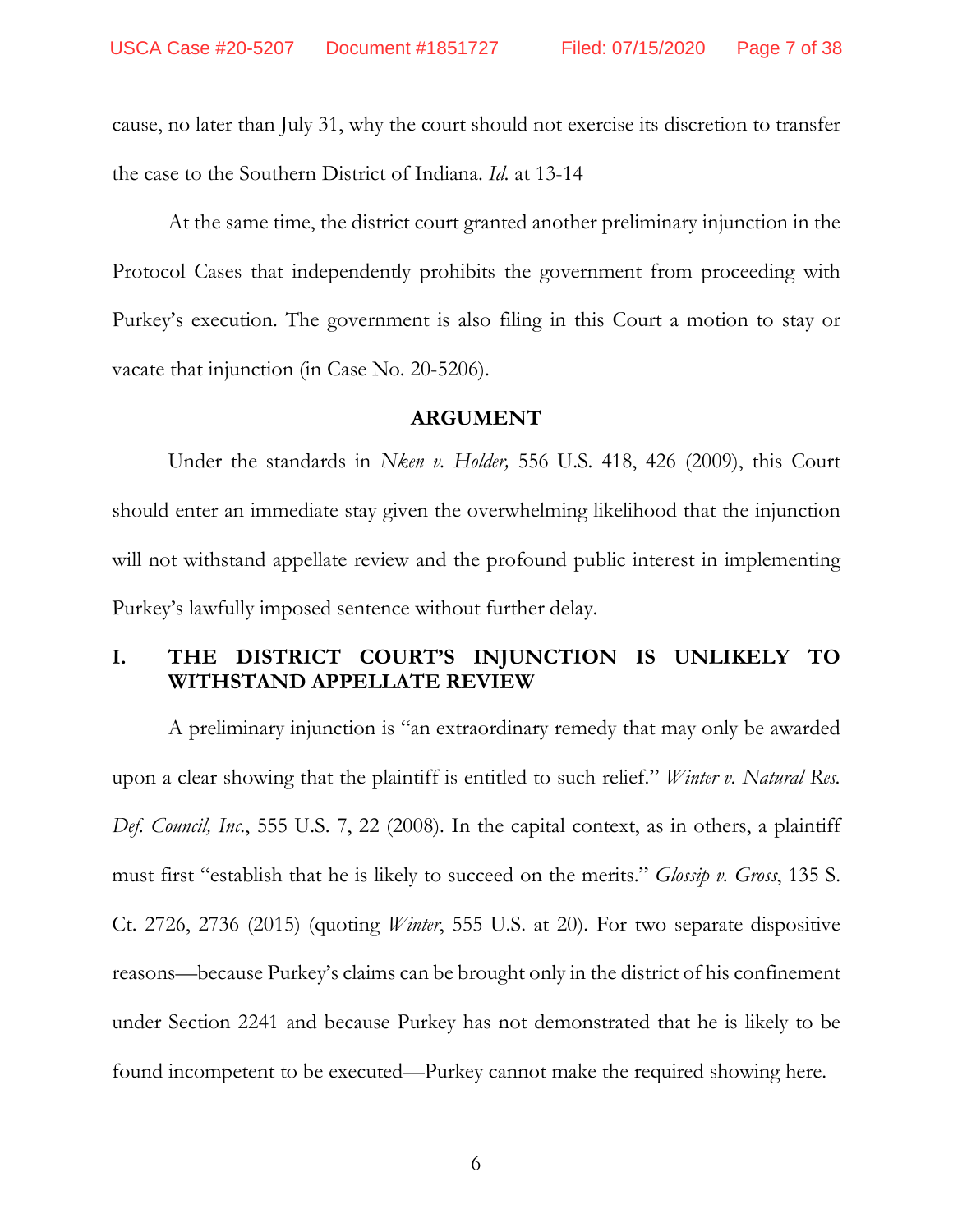## **A. The Injunction Rests on Legal Error**

#### **1. The district court had no authority to grant Purkey relief**

Because Purkey's claims of incompetency to be executed under *Ford* are cognizable only in a petition for a writ of habeas corpus under 28 U.S.C. § 2241, filed in the district where he is confined (the Southern District of Indiana), the district court lacked authority to entertain such claims as freestanding equitable causes of action asserted under the Constitution.

Congress may limit a court's power to provide equitable relief, even for violations of constitutional rights. "The power of federal courts of equity to enjoin unlawful executive action is subject to express and implied statutory limitations." *Armstrong v. Exceptional Child Center, Inc.*, 575 U.S. 320, 327 (2014); *see Hinck v. United States*, 550 U.S. 501, 506 (2007). "Where Congress has created a remedial scheme for the enforcement of a particular federal right, we have, in suits against federal officers, refused to supplement that scheme with one created by the judiciary." *Seminole Tribe of Fl. v. Florida*, 517 U.S. 44, 74 (1996).

Section 2241 precludes resort to more general causes of action. For example, an action under 42 U.S.C. § 1983 "must yield to the more specific federal habeas statute, with its attendant procedural and exhaustion requirements, where an inmate seeks injunctive relief challenging the fact of his conviction or the duration of his sentence." *Nelson v. Campbell*, 541 U.S. 637, 643 (2004); *accord Muhammad v. Close*, 540 U.S. 749, 750- 51 (2004) (per curiam). "By contrast, constitutional claims that merely challenge the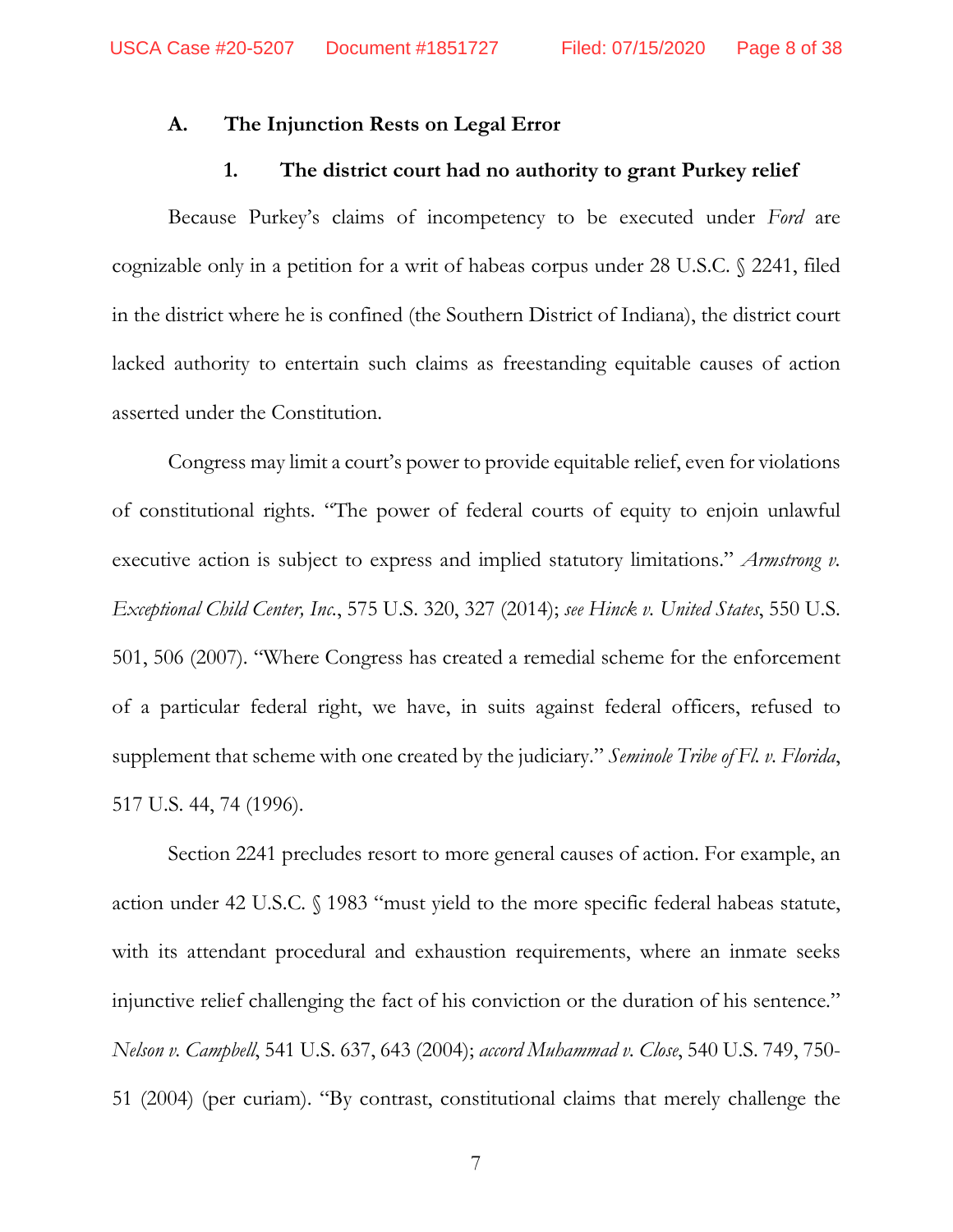conditions of a prisoner's confinement, whether the inmate seeks monetary or injunctive relief, fall outside of that core and may be brought pursuant to § 1983 in the first instance." *Nelson*, 541 U.S. at 643. "It would wholly frustrate explicit congressional intent," the Supreme Court has explained, to permit prisoners to evade the habeas statute's procedural requirements "by the simple expedient of putting a different label on their pleadings." *Preiser v. Rodriguez*, 411 U.S. 475, 489-90 (1973).

The Supreme Court has recognized that the distinction between a challenge to the "fact of [a] conviction or the duration of [a] sentence" and a challenge to "the conditions of a prisoner's confinement" does not translate perfectly to the death penalty. *Nelson*, 541 U.S. at 643. In death penalty litigation, the "criterion" is "whether a grant of relief to the inmate would necessarily bar the execution." *Hill v. McDonough*, 547 U.S. 573, 583 (2006). If so, that claim is akin to a challenge to the fact of a conviction or to the duration of a sentence and must be brought in habeas. *See id.* at 580-83; *Nelson*, 541 U.S. at 643-44. In contrast, claims that would not necessarily bar the prisoner's execution if successful are similar to challenges to conditions of confinement and thus cannot be raised in a habeas petition. *See Nelson*, 541 U.S. at 644 ("A suit seeking to enjoin a particular means of effectuating a sentence of death does not directly call into question the 'fact' or 'validity' of the sentence itself—by simply altering its method of execution, the State can go forward with the sentence."); *Hill*, 547 U.S. at 580 (concluding that the plaintiff could sue under § 1983 because his "action if successful would not necessarily prevent the State from executing him by lethal injection").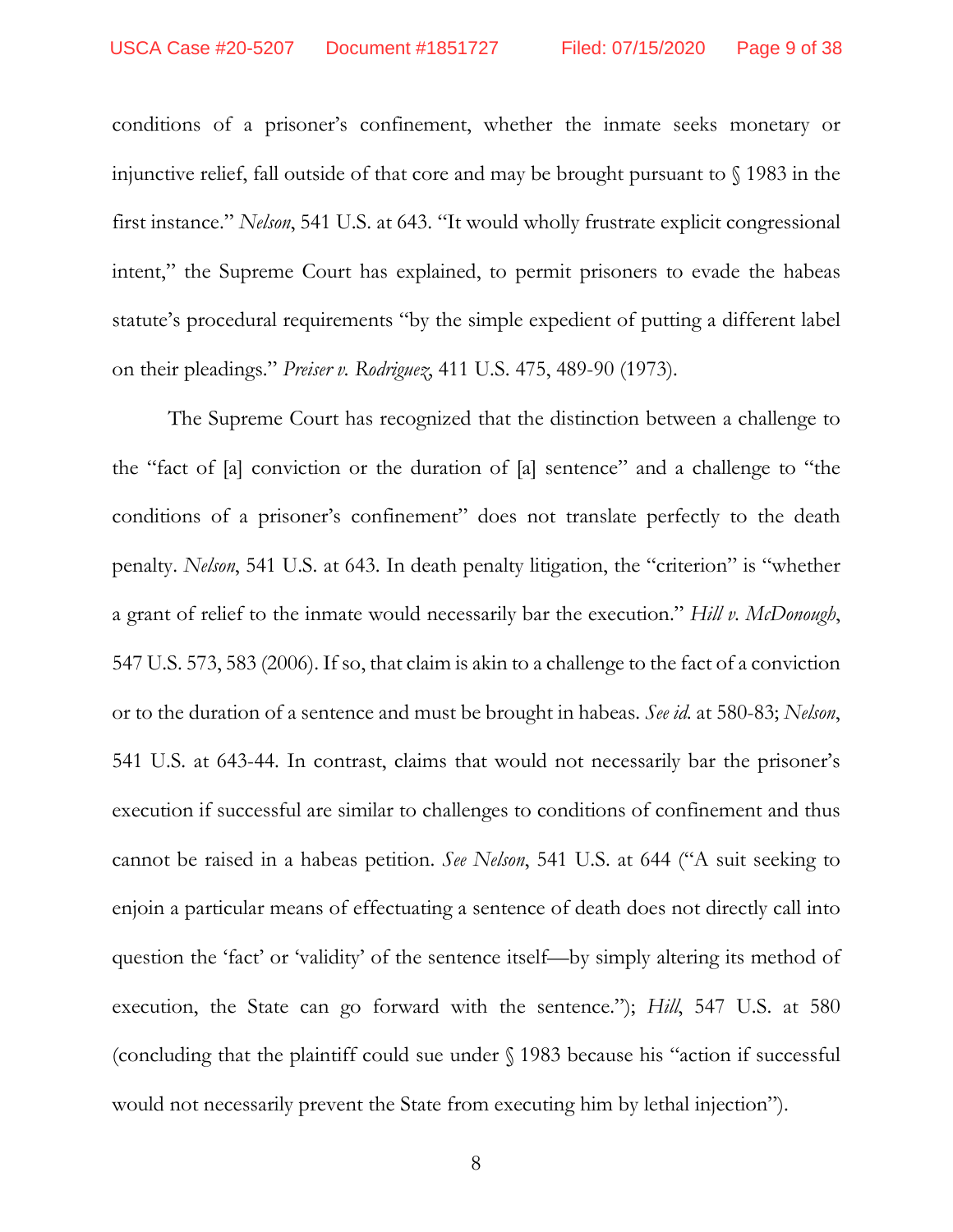Unlike the prisoners in *Nelson* and *Hill*, Purkey asked the district court to enjoin the government from executing him, and therefore, he must bring that claim in habeas. If successful, Purkey's *Ford* claim would "necessarily bar [his] execution." *Hill*, 547 U.S. at 583. This Court need look no further than Purkey's prayer for relief, which asks for "an injunction preventing his execution during any period of incompetency, and lasting until such time as his competency is restored." Compl. at 57, ECF No. 1. Unlike the prisoners in *Nelson* and *Hill*, Purkey does not challenge the means of his execution, but the Government's ability to execute him at all. Because Congress has provided that a habeas petition under § 2241 is the exclusive cause of action for Purkey's claim, he has failed to show a likelihood of success in this suit.

The district court's contrary analysis has no basis in this precedent. The court found that a *Ford* claim speaks to "when execution would be appropriate" and thus "does not see to bar [a prisoner's] execution or challenge his sentence." ECF No. 36, at 8. The court misunderstood the relevant temporal considerations; the Supreme Court determines the exclusivity of habeas based on what a successful claim would immediately require the government to do. *Hill* held that the claim in that case could proceed under § 1983 because, "at this stage of the litigation, the injunction Hill seeks would not necessarily foreclose the State from implementing the lethal injection sentence under present law." *Hill*, 547 U.S. at 583. The rule is thus clear: where a successful claim would preclude a defendant's execution under current law, it is effectively a request to bar the execution and may be raised only in habeas. Similarly,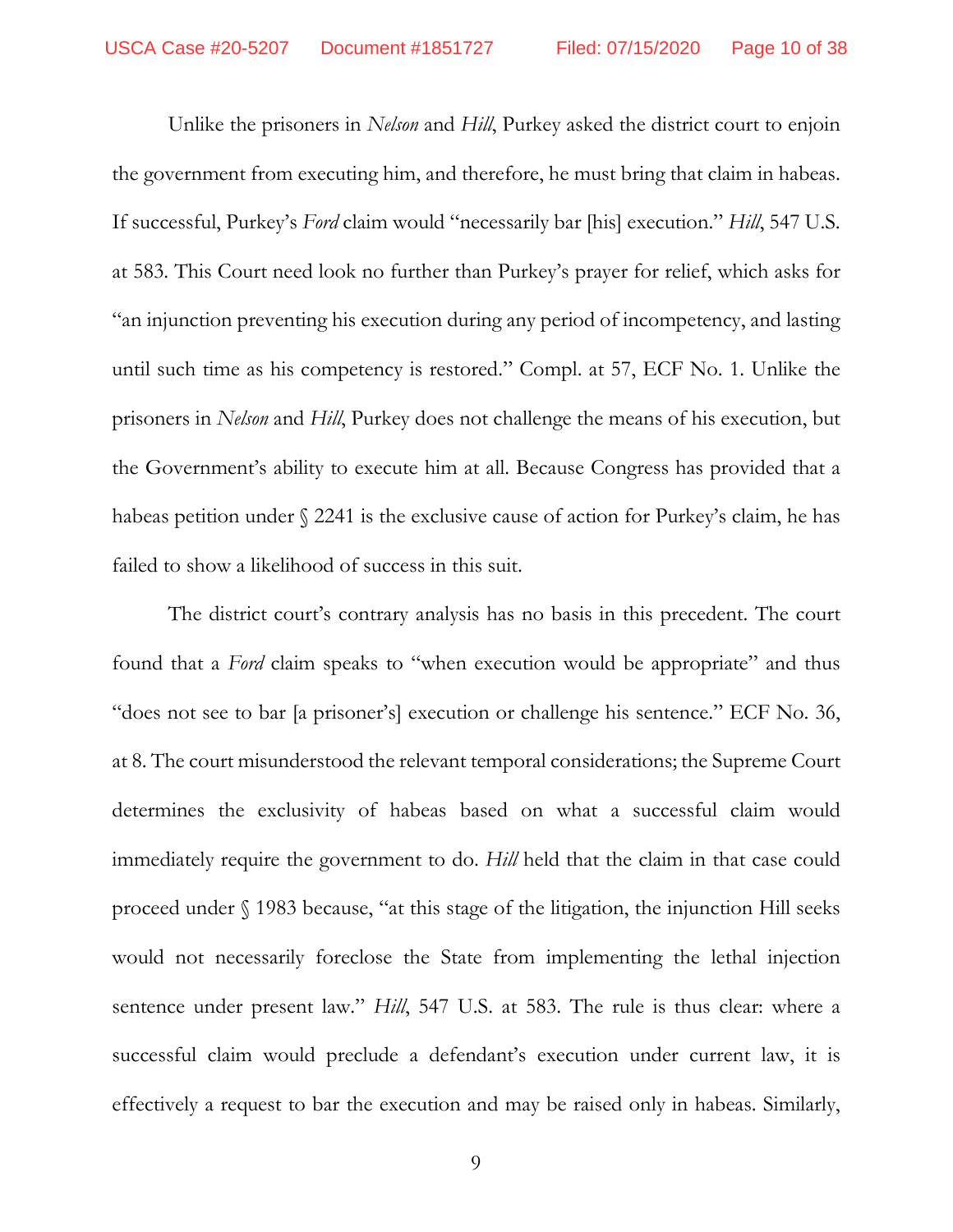where a successful claim would bar execution until a future condition that might never occur—*e.g.*, until a defendant is restored to competency, if ever—it is effectively a request to bar the execution and can proceed only in habeas. The district court likewise erred in finding that Purkey's due process claim can be brought as a freestanding claim outside of habeas, *see* ECF No. 36, at 8; Purkey has no entitlement to any specific process until he makes the threshold showing of incompetency, and, for the reasons previously discussed, he must bring the *Ford* claim and make that threshold showing in a  $\sqrt{2241}$  suit.<sup>2</sup>

Crucially, the court below could not simply construe Purkey's complaint as a habeas petition because the court lacked jurisdiction over an absent and necessary party: Purkey's custodian, the warden of the prison where he is confined. "Whenever a § 2241 habeas petitioner seeks to challenge his present physical custody within the United States, he should name his warden as respondent and file the petition in the district of confinement." *Rumsfeld v. Padilla*, 542 U.S. 426, 447 (2004); *accord Day v. Trump*, 860 F.3d 686, 689 (D.C. Cir. 2017); *Stokes v. U.S. Parole Comm'n*, 374 F.3d 1235, 1238-39 (D.C. Cir. 2004).

<sup>&</sup>lt;sup>2</sup> The district court incorrectly suggested that the government "waived" any objection to the district court's adjudication of Purkey's core habeas claims. ECF No. 36, at 9. Not so. The government consistently argued that Purkey's *Ford* claim "could be (and must be) brought through a habeas petition in the Southern District of Indiana . . . and therefore cannot be brought in this Court under the APA." ECF No. 10, at 2.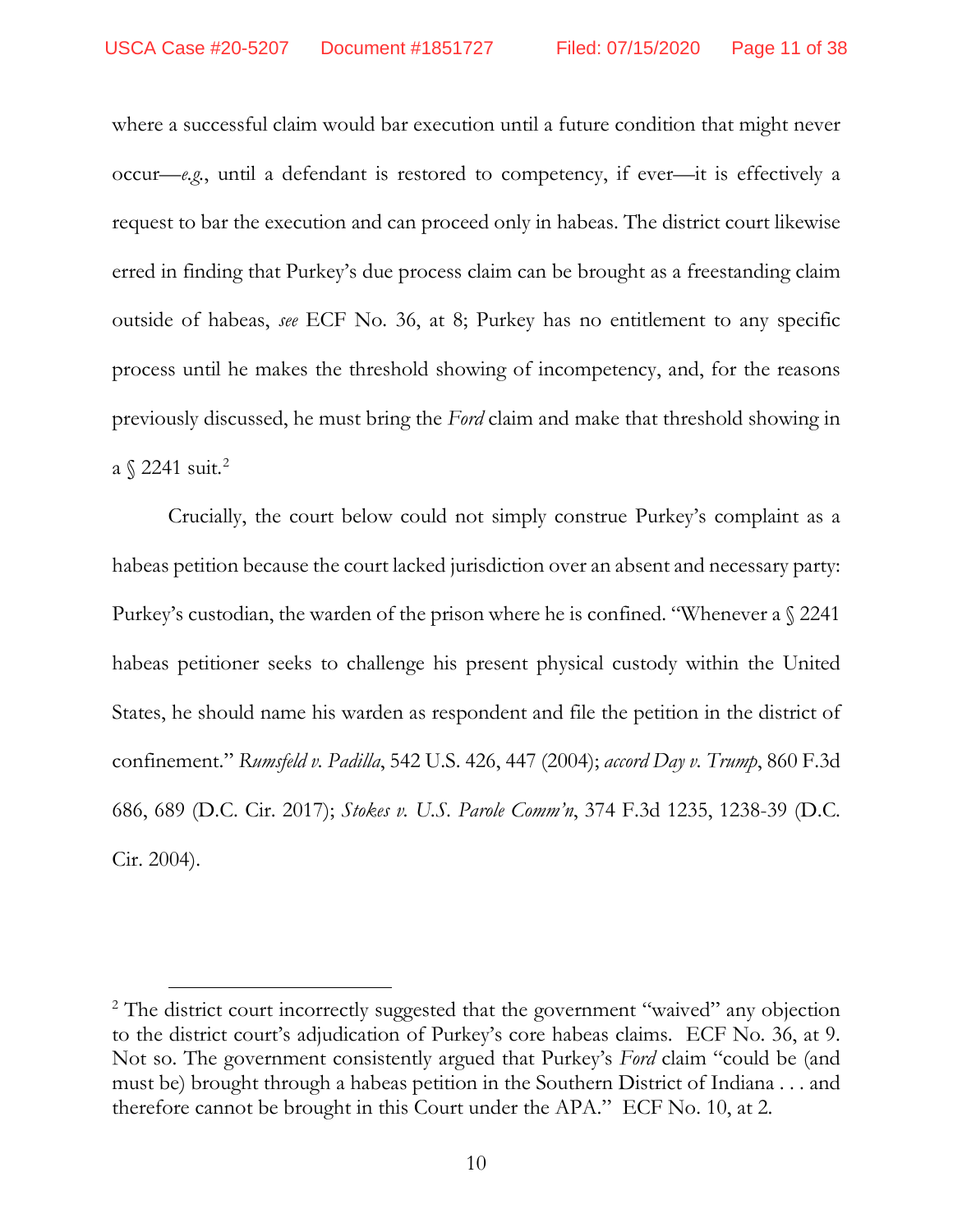"The federal habeas statute straightforwardly provides that the proper respondent to a habeas petition is 'the person who has custody over [the petitioner].'" *Padilla*, 542 U.S. at 434 (quoting 28 U.S.C. § 2242). "[L]ongstanding practice confirms that in habeas challenges to present physical confinement—'core challenges'—the default rule is that the proper respondent is the warden of the facility where the prisoner is being held, not the Attorney General or some other remote supervisory official." *Id.* at 435. "This rule . . . serves the important purpose of preventing forum shopping by habeas petitioners." *Id.* at 447.

Purkey is confined at the United States Penitentiary in Terre Haute, Indiana. Compl. at 3, ECF No. 1. His warden is the only proper defendant to habeas claims. The warden does not lie within the district court's territorial jurisdiction. For that reason, the government has shown a likelihood of success on the merits.

Purkey has conceded that a prisoner may raise a *Ford* claim in a habeas petition under § 2241, Brief at 7, ECF No. 14, and his counsel admitted his *Ford* claim was ripe when Purkey litigated his earlier § 2241 petition in the Southern District of Indiana, Ex. 20 to Woodman Decl. at 1-3, ECF No. 7-22; Compl. at 5, ECF No. 1. His choice to forgo *Ford* litigation in that district may well have been strategic, given the prior unfavorable rulings from the Indiana district court on his other § 2241 claims. *Purkey v. United States*, No. 19-cv-00414, 2019 WL 6170069, at \*1 (S.D. Ind. Nov. 20, 2019). But such a choice does not resolve the issues attendant to the proceedings here.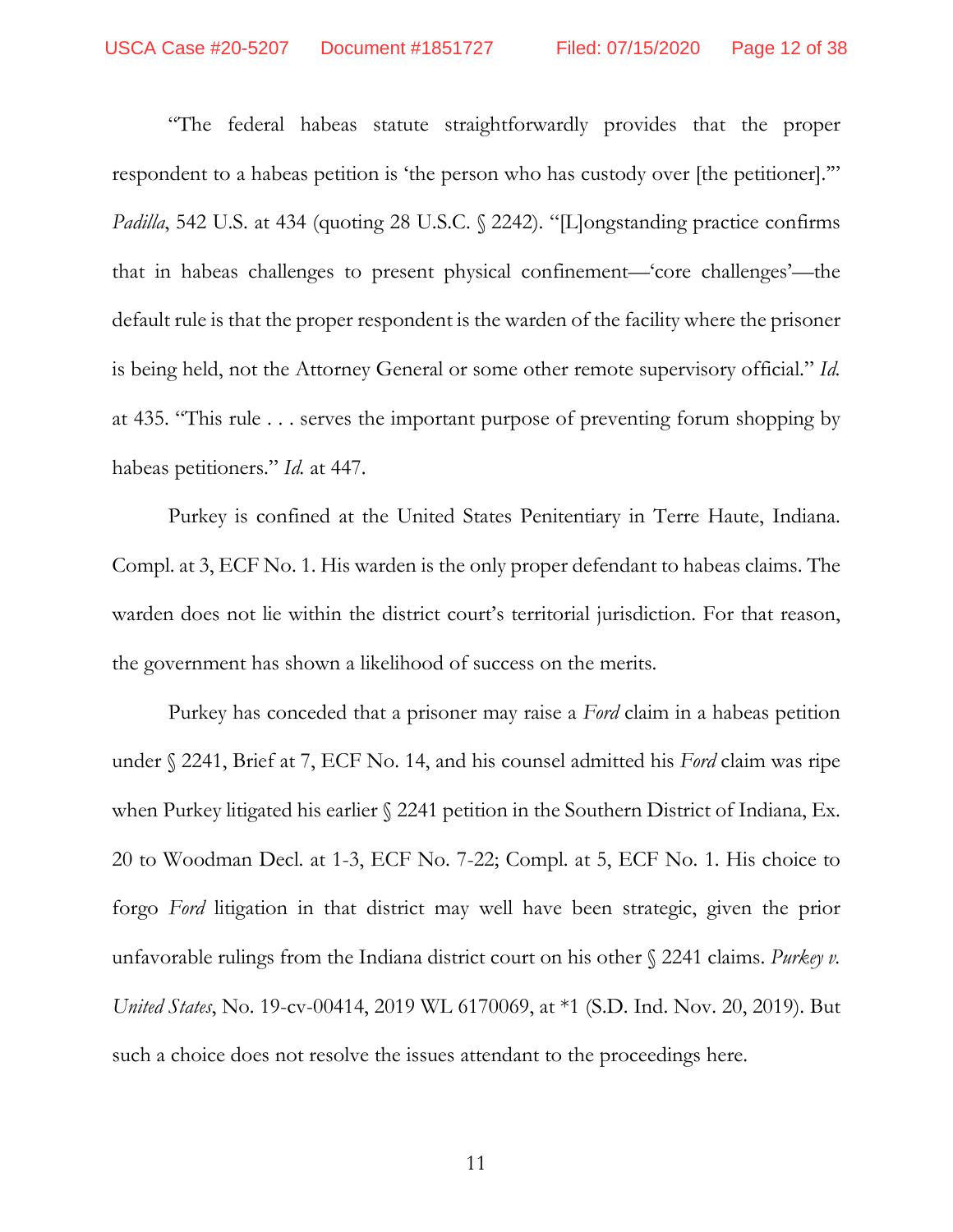# **2. Purkey failed to demonstrate a likelihood of success on his**  Ford **claim**

A prisoner is incompetent to be executed only if he is unable to "reach a rational understanding of the reason for his execution." *Madison v. Alabama*, 139 S. Ct. 718, 723 (2019) (brackets and internal quotation marks omitted). And before he is entitled to a hearing on the issue of his competency, Purkey must first make a substantial threshold showing of incompetency. *See Panetti v. Quarterman*, 551 U.S. 930, 949 (2007); *Ford v. Wainwright*, 477 U.S. 399, 425-26 (1986) (Powell, J., concurring) ("The [Government] . . . may properly presume that [a prisoner] remains sane at the time sentence is to be carried out, and may require a substantial threshold showing of insanity merely to trigger the hearing process.") (footnote omitted).

The only direct support for Purkey's incompetency claim is the report of Dr. Bhushan Agharkar, a psychiatrist who interviewed Purkey in November 2019. Compl. Ex. 1 at 2, ECF No. 1-1. Although Dr. Agharkar opines that Purkey is incompetent to be executed, his report is fundamentally flawed because it conflates Purkey's understanding of the reason for his *execution*, which would be constitutionally disqualifying under *Ford*, with Purkey's understanding of the reason for *scheduling his execution date*, which is not.

Dr. Agharkar acknowledges that Purkey can articulate the reason for his execution. "Mr. Purkey first . . . accepted that he was going to be executed for the murder of Jennifer Long." Compl. Ex. 1 at 11, ECF No. 1-1. But, "[a]s the visit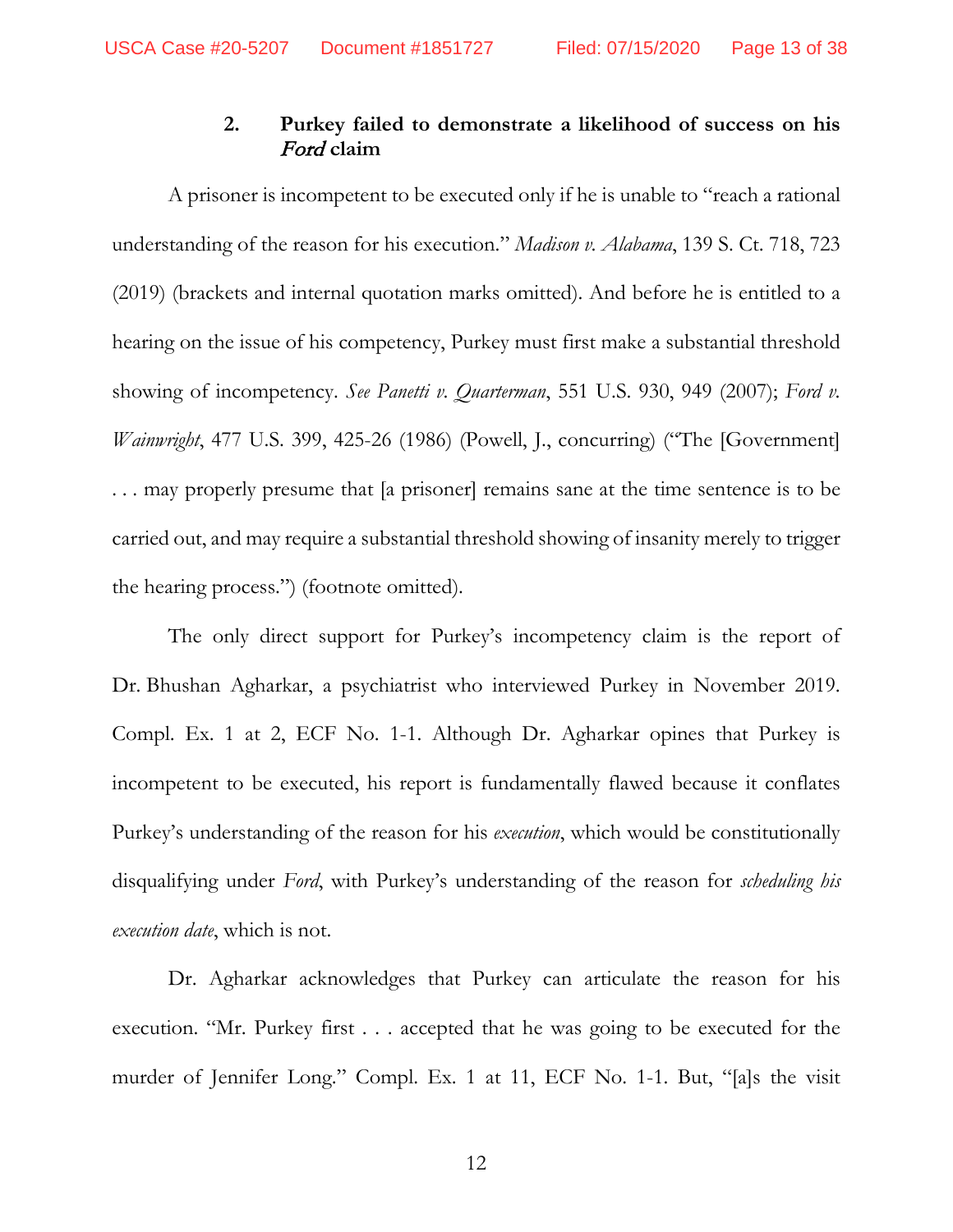continued, . . . Mr. Purkey began to talk about the 'real reason' he was going to be executed," which was his "filing lawsuits for other people's cases." *Id*. Dr. Agharkar writes that "[w]hen I inquired further, Mr. Purkey also told me that he was given a date for execution unfairly and for reverse discrimination. He told me that we didn't need to talk about this because I could just read his filings." *Id*. Dr. Agharkar opines that "to a reasonable degree of medical certainty, at the time of the evaluation, Mr. Purkey lacked a rational understanding of the basis for his execution*." Id*. at 11-12.

By mentioning "his filings," Purkey was referring to a pro se civil rights action that he brought in the Southern District of Indiana in October 2019. *See* Compl. Ex. 15 at 12, ECF No. 1-18. Purkey's pro se complaint alleges that his constitutional rights were violated by "the defendants['] deliberate arbitrary selection of his execution date, which was substantially motivated by his protracted jailhouse lawyering." *Id*. He alleges that he was arbitrarily and discriminatorily selected for execution before other death row prisoners who had previously exhausted their appellate rights. *Id.* at 19-20. His complaint, although legally deficient, is coherent and refutes his claim that he is incompetent. This month, Purkey also filed a pro se motion for a preliminary injunction barring his execution, which further reflects his mental competency. *See* Motion, *Purkey v. Barr*, No. 2:19-cv-517 (S.D. Ind. July 2, 2020), ECF No. 52.

Purkey's alleged confusion about the reason for scheduling his execution date is constitutionally irrelevant. The Eighth Amendment does not prohibit executing a prisoner who lacks a rational understanding of the reason for scheduling his execution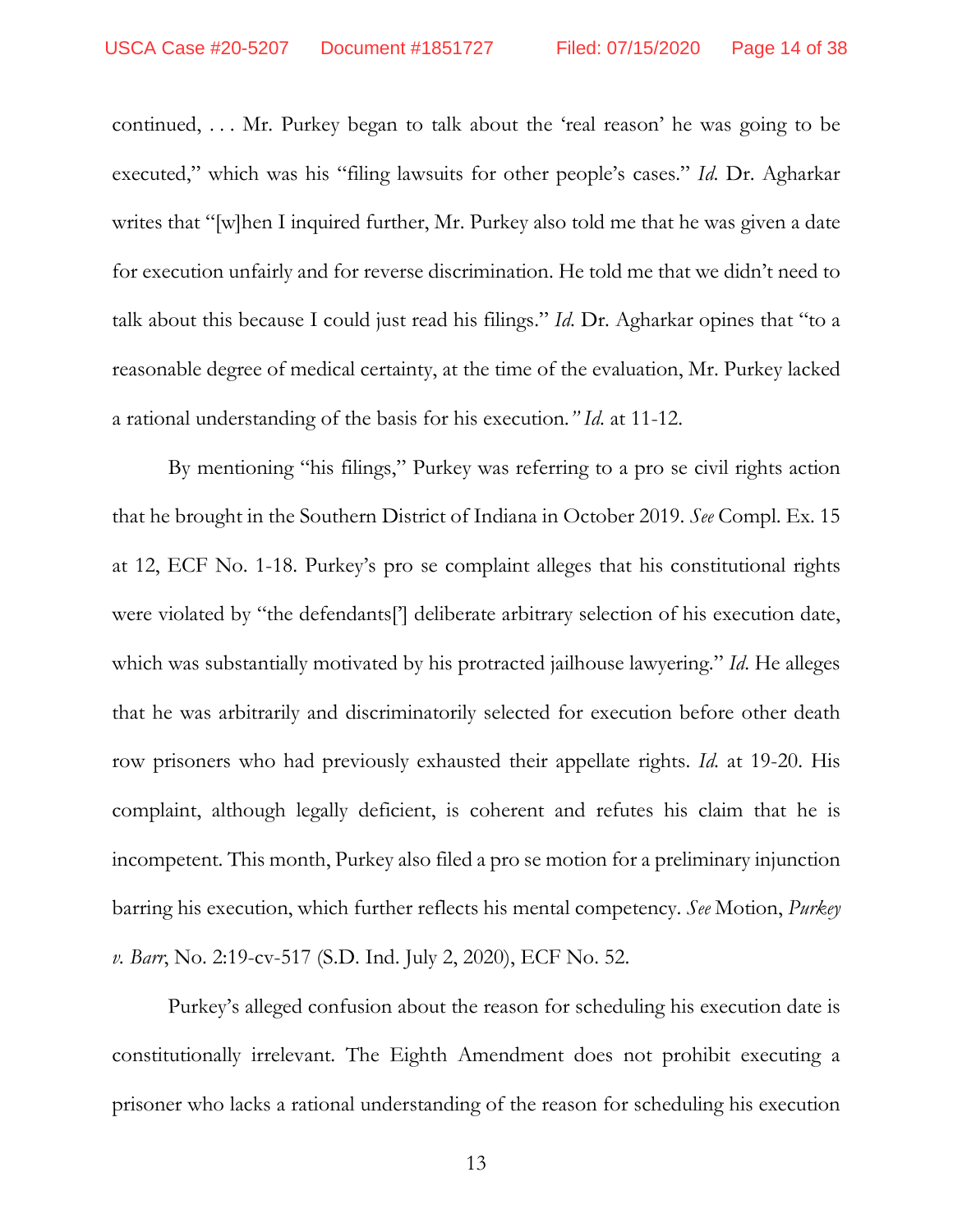date. "[T]he sole inquiry for the court remains whether the prisoner can rationally understand the reasons for his *death sentence*." *Madison*, 139 S. Ct. at 728 (emphasis added). Even if Purkey misunderstands why his execution was scheduled, he is still able to rationally understand (and indeed has reportedly said he accepts) that he will be executed for kidnapping, raping, and murdering Jennifer Long.

None of Purkey's other allegations indicate he is unable to rationally understand the reason for his execution. *First*, Purkey alleges that he has "a history of mental illness, trauma, and paranoid delusional thinking." Compl. at 16, ECF No. 1. Even crediting these allegations, they do not establish that he is incapable of rationally understanding the reason for his execution. Indeed, Purkey was found competent to be tried despite those alleged illnesses. *Cf. Ford*, 477 U.S at 425-26 (Powell, J., concurring).

*Second*, Purkey alleges that he has dementia and was diagnosed with Alzheimer's disease. Compl. at 40-45, ECF No. 1. However, while dementia "can cause such disorientation and cognitive decline as to prevent a person from sustaining a rational understanding of why the State wants to execute him," "dementia also has milder forms, which allow a person to preserve that understanding." *Madison*, 139 S. Ct. at 729. Dr. Jonathan DeRight, the neuropsychologist who diagnosed Purkey with Alzheimer's disease, does not opine that Purkey's condition has advanced such that he is unable to understand the reason for his execution. Compl. Ex. 3, ECF No. 1-1.

*Third*, Purkey alleges that his "long-term inability to effectively communicate with counsel is evidence of his present incompetence." Compl. at 46, ECF No. 1. But a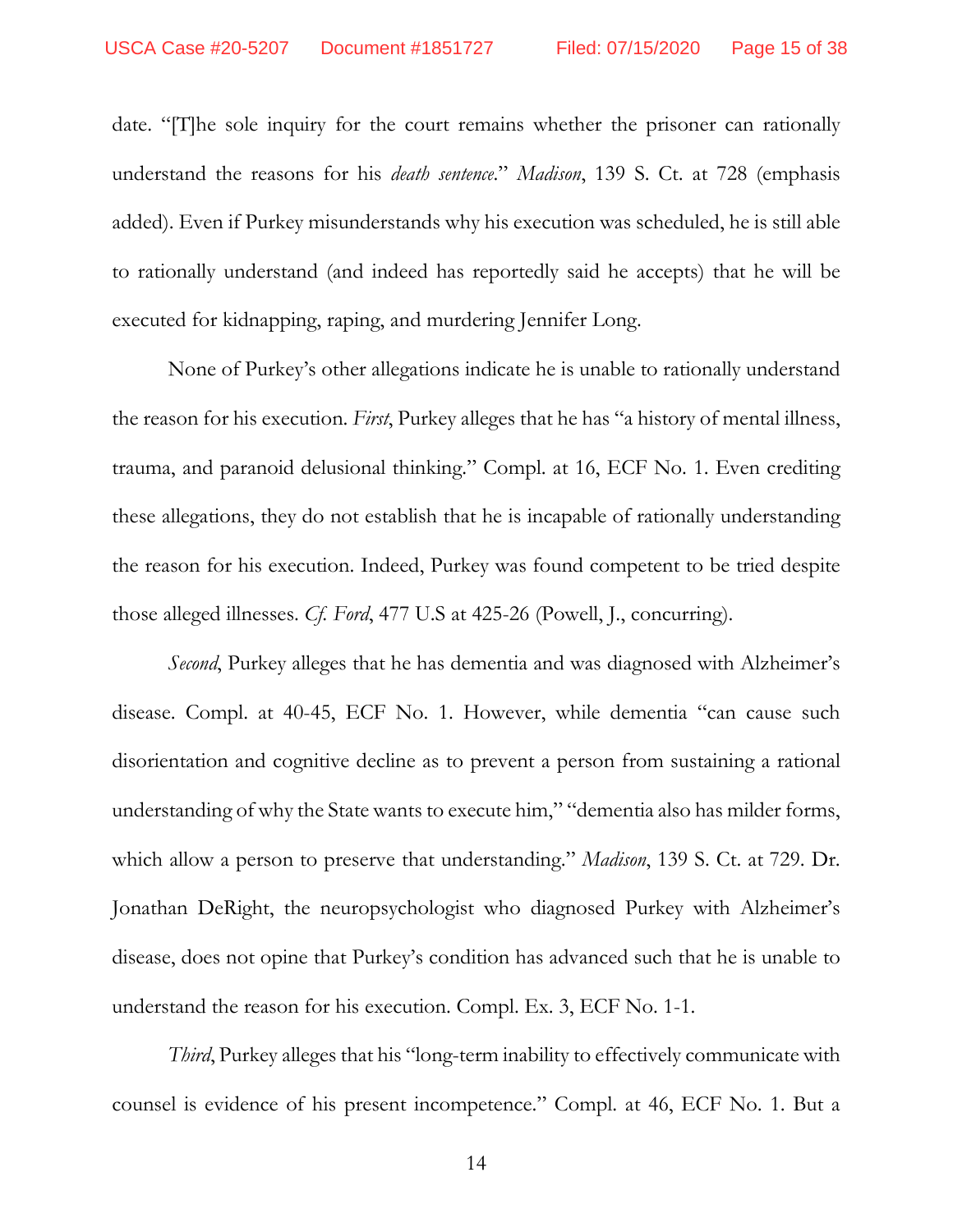prisoner's competency to be executed does not depend on his ability to assist his counsel. *See Walton v. Johnson*, 440 F.3d 160, 172 (4th Cir. 2006) (en banc); *Coe v. Bell*, 209 F.3d 815, 826 (6th Cir. 2000); *see also Madison*, 139 S. Ct. at 731 ("The sole question on which . . . competency depends is whether [the prisoner] can reach a rational understanding of why the state wants to execute him." (quotation omitted)).

Contrary to Purkey's arguments, his own statements contained in documents attached to his complaint directly contradict his claim of incompetency. Purkey told Dr. Agharkar "that he knew what an execution was and said that he accepted that he was going to be executed for the murder of Jennifer Long." Compl. Ex. 1 at 11, ECF No. 1-1. Furthermore, on May 13, 2019, Purkey filed a handwritten pro se "Petition to Expedite Execution of Petitioner's Death Sentence Pursuant to 28 U.S.C. § 2241" in the Southern District of Indiana. Compl. Ex. 15 at 47, ECF No. 1-18, writing that "[o]n January 23, 2004 U.S. District Judge Gaitan sentenced Purkey to death after a jury found him guilty of kidnapping resulting in death and recommended a sentence of death . . . ." *Id.* at 47-48. These statements indicate that Purkey understands that he was sentenced to death for his crime and possesses a rational understanding of the reason for his execution.

The district court erred in summarily concluding that Purkey has made the required substantial showing of incompetency. Its conclusory analysis—which consists of a single paragraph—solely (1) cites allegations in Purkey's complaint; (2) states that "Plaintiff's counsel submitted a series of reports and declarations regarding Plaintiff's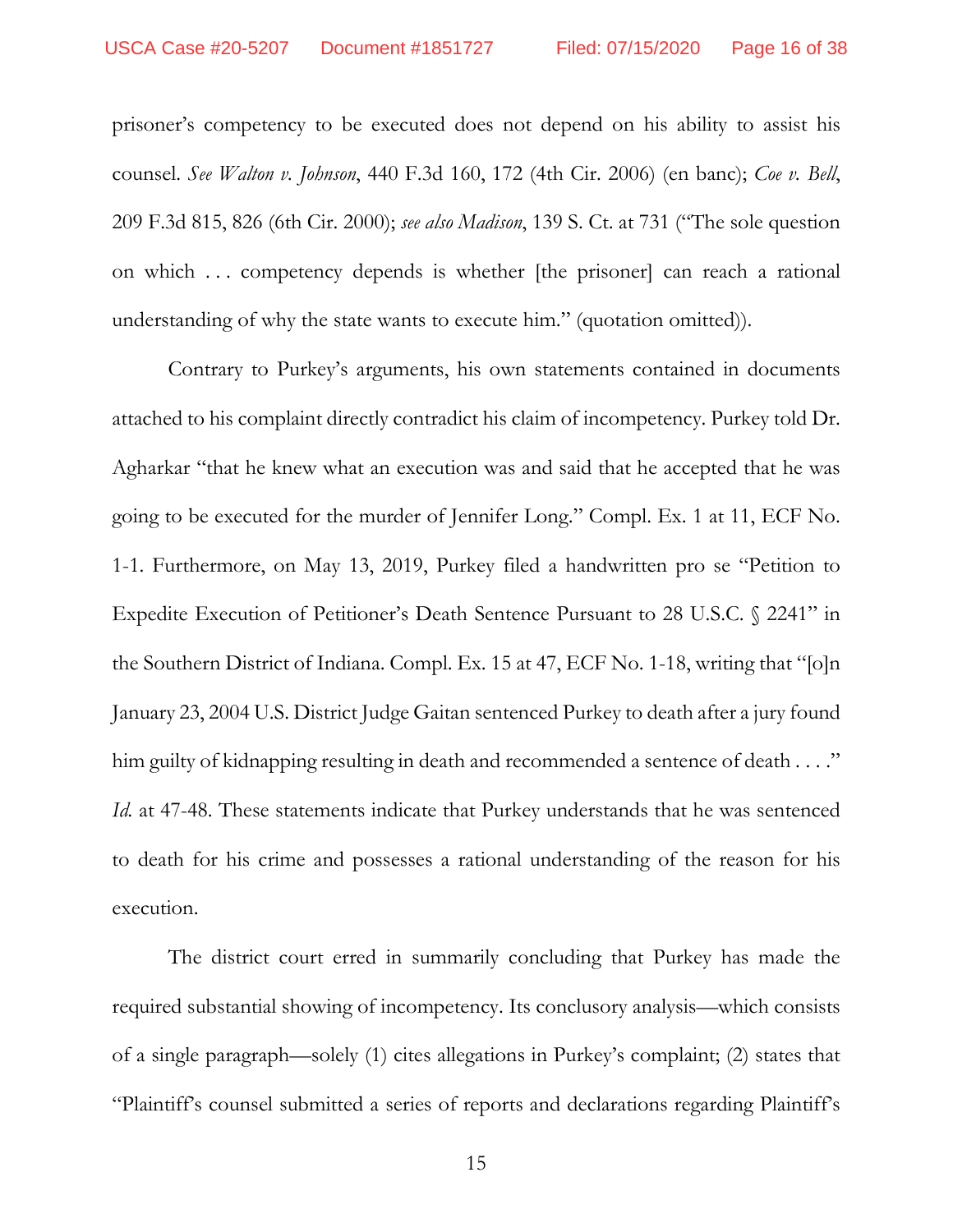conditions, which the court credits"; and (3) cites Dr. Agharkar's report. ECF No. 36, at 10. But this does not consist of a substantial showing of incompetency; as detailed herein, neither Dr. Agharkar's statement nor other documents submitted by Purkey come anywhere close to making that showing. There is thus no basis for the district court's finding that Purkey is likely to succeed on the merits of his claims.

# **3. Purkey failed to demonstrate a likelihood of success on the merits of his due process claim**

For similar reasons, Purkey did not demonstrate a likelihood of success on his Fifth Amendment due process claim because he is not entitled to any particular process unless and until he makes a substantial threshold showing of incompetency. *Ford* and *Panetti* are clear: No process—including information sharing or discovery—is required until the prisoner has made the substantial threshold showing. *See Panetti*, 551 U.S. at 950 ("Petitioner was entitled to these protections *once he had made a substantial threshold showing of insanity*.") (internal quotation marks omitted; emphasis added). Purkey recognizes as much. *See* Compl. at 55, ECF No. 1 ("*Because* Mr. Purkey has . . . made a substantial showing of his incompetence to be executed, he is entitled to a hearing under Due Process and the Eighth Amendment.") (emphasis added); Motion for Preliminary Injunction at 25, ECF No. 23-1 ("In a *Ford* inquiry, a prisoner *who makes a sufficient threshold showing of incompetency* is entitled to the protection afforded by procedural due process.") (internal quotation marks omitted; emphasis added). Purkey's due process claim thus rises and falls with his *Ford* claim. Because Purkey has not made a substantial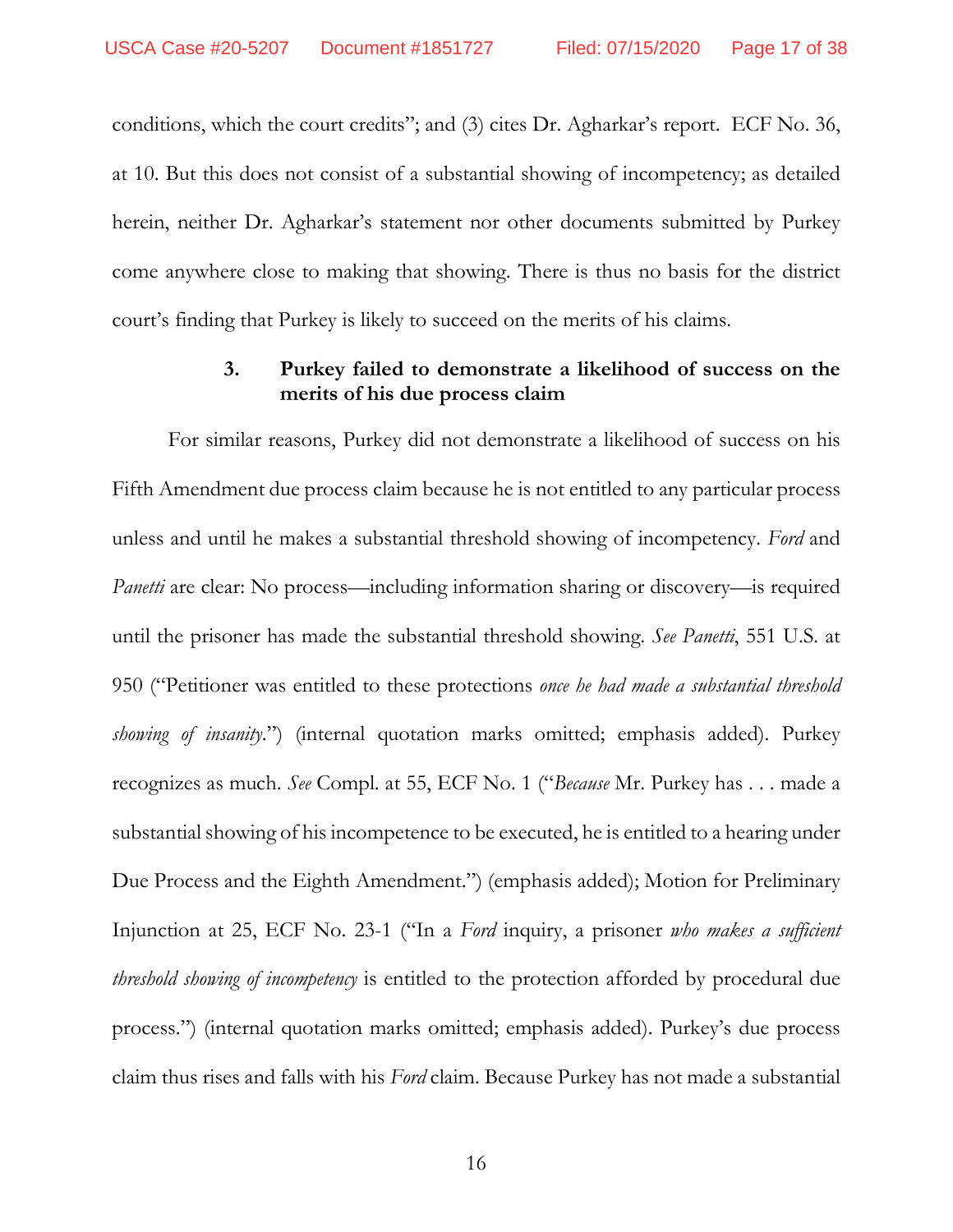showing of incompetency, he has not demonstrated any denial of his right to procedural due process.

Furthermore, contrary to Purkey's argument that there is no "federal process at all to allow for the adequate review of Mr. Purkey's *Ford* competency claim," Motion at 25, ECF No. 23-1, the appropriate process for adjudicating Purkey's *Ford* claim is a habeas petition under § 2241. If Purkey had filed his *Ford* claim under § 2241, and made a substantial threshold showing of incompetency, he would have available all the due process mandated by *Panetti*, and the additional process potentially available in habeas proceedings. *See* Rules 1(b), 2, 6, and 8 of the Rules Governing Section 2254 Cases in the United States District Courts.

Purkey cannot establish a violation of his due process rights where he never made the threshold showing required to receive process. Accordingly, he has failed to demonstrate that he is likely to succeed on his due process claim.

# **B. The Equities Do Not Support Entry of the Injunction**

The injunction is likely to be vacated on appeal because the additional required considerations—likelihood of irreparable harm, the public interest, and the balance of equities—all weigh heavily against further injunctive relief.

The public interest weighs heavily against allowing the injunction entered by the district court to remain in place. The Supreme Court has repeatedly emphasized that the public has "powerful and legitimate interest in punishing the guilty," *Calderon v. Thompson*, 523 U.S. 538, 556 (1998) (internal quotation marks omitted), and that "[b]oth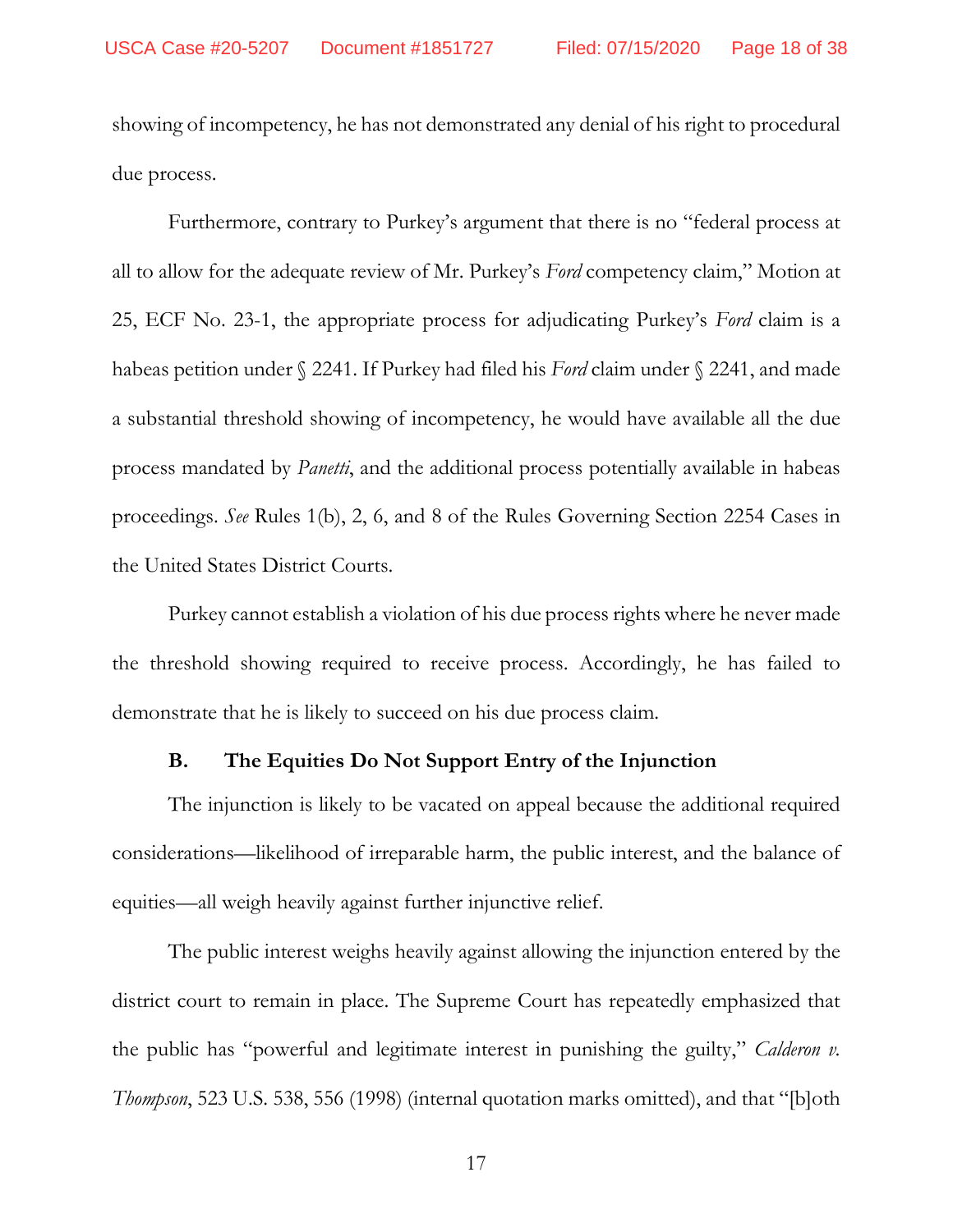the [government] and the victims of crime have an important interest in the timely enforcement of a [death] sentence," *Bucklew v. Precythe*, 139 S. Ct. 1112, 1133 (2019) (internal quotation marks omitted). The injunction entered in this case cuts against the public interest in timely enforcement of a death sentence, as well as the Supreme Court's admonition that "[l]ast-minute stays should be the extreme exception, not the norm." *Id.* at 1134. The public also has a strong interest in avoiding forum shopping, which the circumstances here are highly suggestive of.

Moreover, "the balance of equities" likewise weigh "strongly in favor of the" government and therefore against the injunction. *Winter*, 555 U.S. at 26. Purkey was convicted of violently kidnapping, raping, and murdering a child—yet he "continue[s] to litigate with a vengeance . . . with the obvious and intended effect of delaying [his execution] indefinitely." *Execution Protocol Cases*, 955 F.3d at 128 (Katsas, J., concurring in part and concurring in the judgment). And this is not one of the rare cases in which the "extreme" remedy of a last-minute stay is justified. *Bucklew*, 139 S. Ct. at 1134.

## **II. THE INJUNCTION SHOULD BE STAYED OR VACATED**

The "balance" of the "stay equities" strongly favors a stay or vacatur of the injunction for many of the same reasons that should have barred entry of the injunction in the first place. *San Diegans for Mt. Soledad Nat. War Memorial v. Paulson*, 548 U.S. 1301, 1302 (2006) (Kennedy, J., in chambers) (internal quotation marks omitted). In addition to the factors already discussed, failing to stay or vacate the injunction would cause "severe prejudice" to the government, which is fully prepared to implement the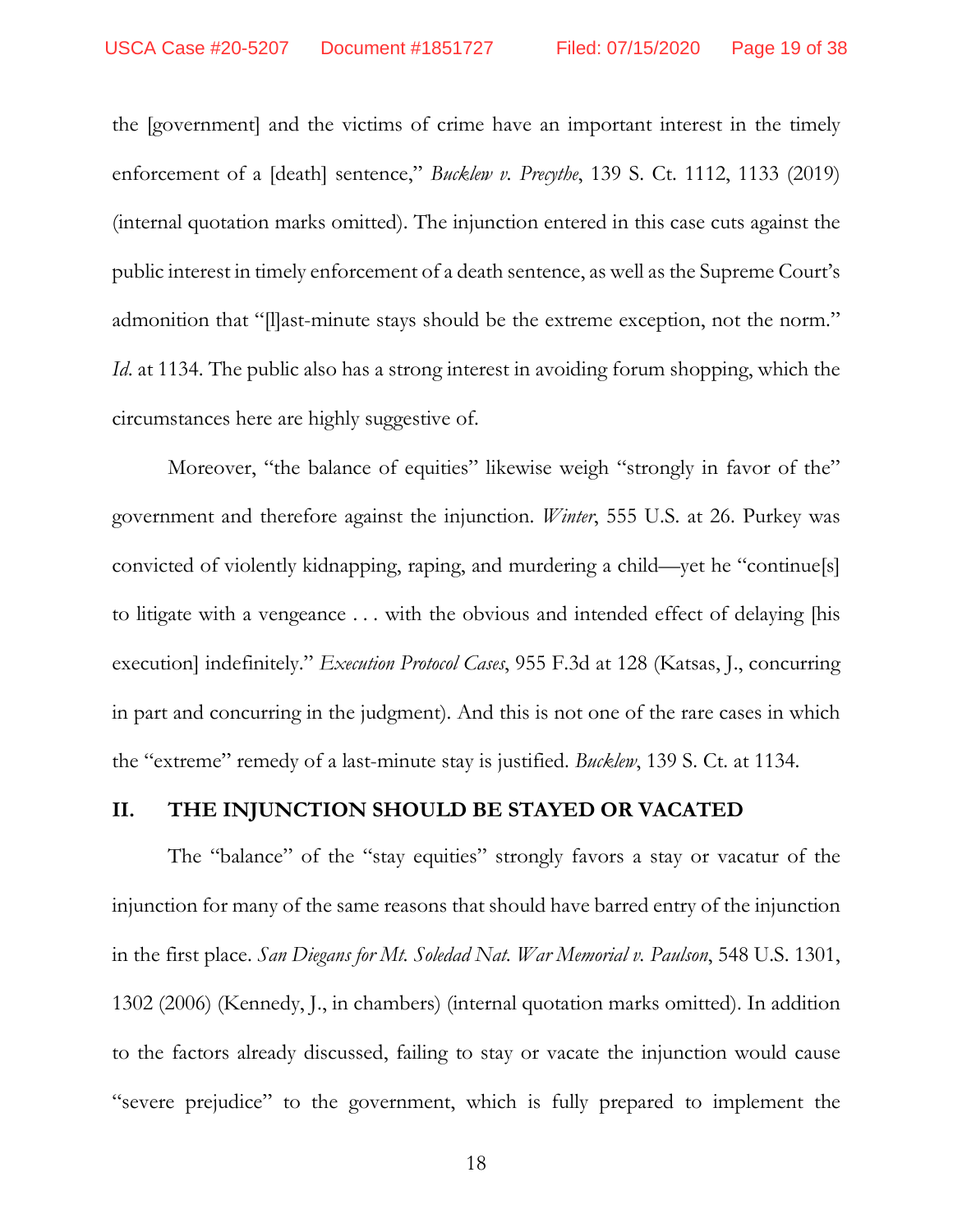sentences imposed many years ago in Purkey's case at 7:00 p.m. today. *In re Blodgett*, 502 U.S. 236, 239 (1992) (per curiam). "To unsettle these expectations" in the hours before the execution—particularly after a lengthy delay arising from yet another meritless injunction—would be "to inflict a profound injury to the 'powerful and legitimate interest in punishing the guilty,' an interest shared by the [government] and the victims of crime alike." *Calderon*, 523 U.S. at 556 (citation and internal quotation marks omitted).

More practically, the injunction is intensely disruptive to BOP's preparations for the execution, which have now entered their final stages, including picking up grieving family members of the victims and other witnesses and preparing to transport them to the execution facility, conducting final rehearsals with contractors and execution-team personnel, and increasing security and other precautions in and around the execution facility. See Declaration ¶¶ 4-12, ECF No. 139-1, *In re Bureau of Prisons' Execution Protocol Cases*, 1:19-mc-145 (D.D.C.).

Unlike some state executions, federal executions cannot be rescheduled with relative ease. As BOP has explained in a declaration, the contractors assisting in the executions this week would likely need "at least one month's notice in order to be able to reschedule." Declaration ¶ 6, ECF No. 139-1, *In re Bureau of Prisons' Execution Protocol Cases,* 1:19-mc-145 (D.D.C.). Thus, while it is possible for BOP to conduct Purkey's execution later today or possibly tomorrow if absolutely necessary to facilitate this Court's consideration of the application, the government cannot postpone the execution any further than that without requiring a much more significant delay.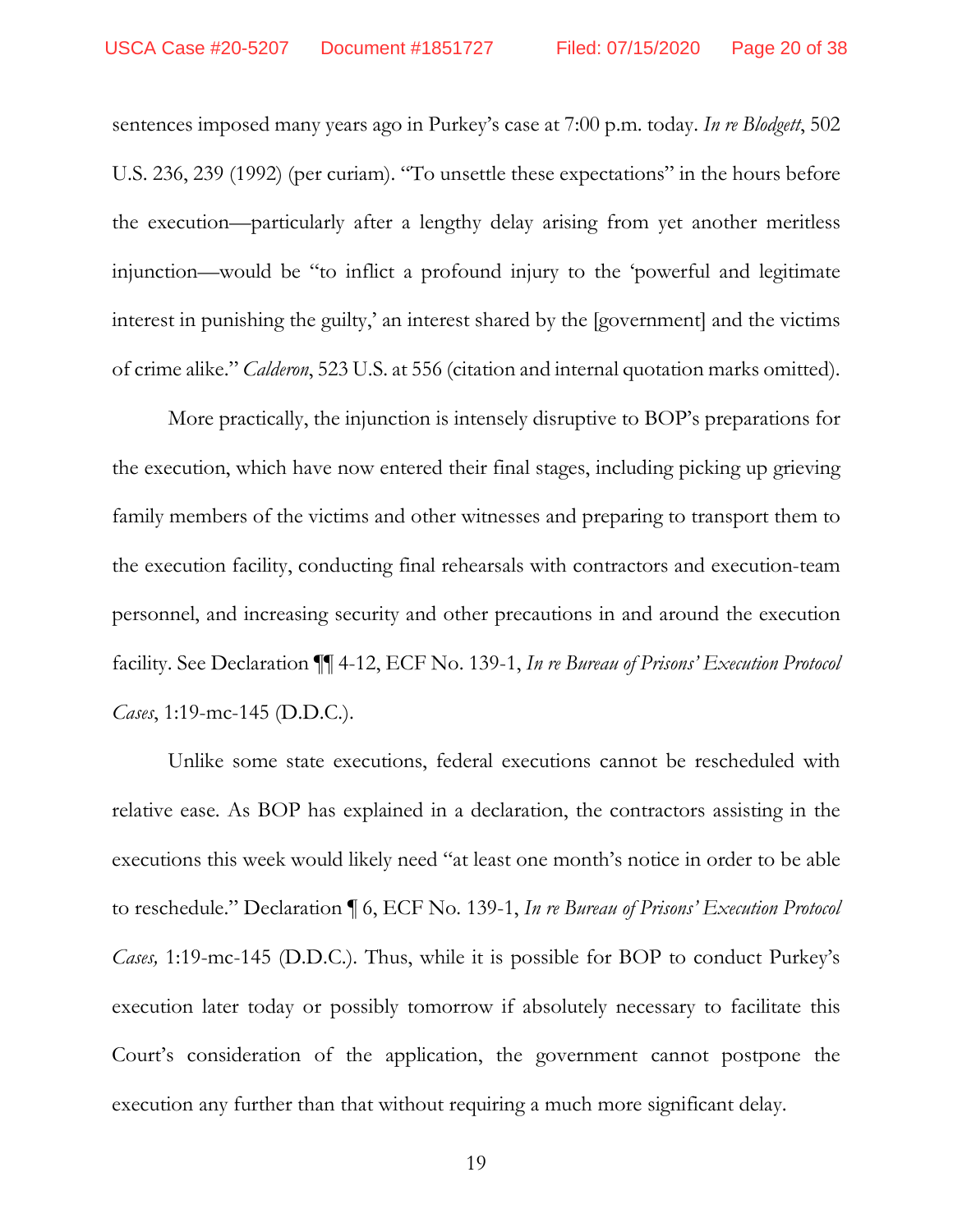# **CONCLUSION**

This Court should stay or vacate the district court's preliminary injunction

barring Purkey's execution.

Respectfully submitted,

MICHAEL R. SHERWIN Acting United States Attorney District of Columbia

BRIAN C. RABBITT Acting Assistant Attorney General Criminal Division

BRIAN P. CASEY J. BENTON HURST DAVID WAGNER Assistant United States Attorneys Western District of Missouri

S/ CHRISTOPHER J. SMITH CHRISTOPHER J. SMITH Attorney Appellate Section Criminal Division U.S. Department of Justice 950 Pennsylvania Ave. NW Suite 1264 Washington, DC 20530 (202) 532-4154 Christopher.J.Smith@usdoj.gov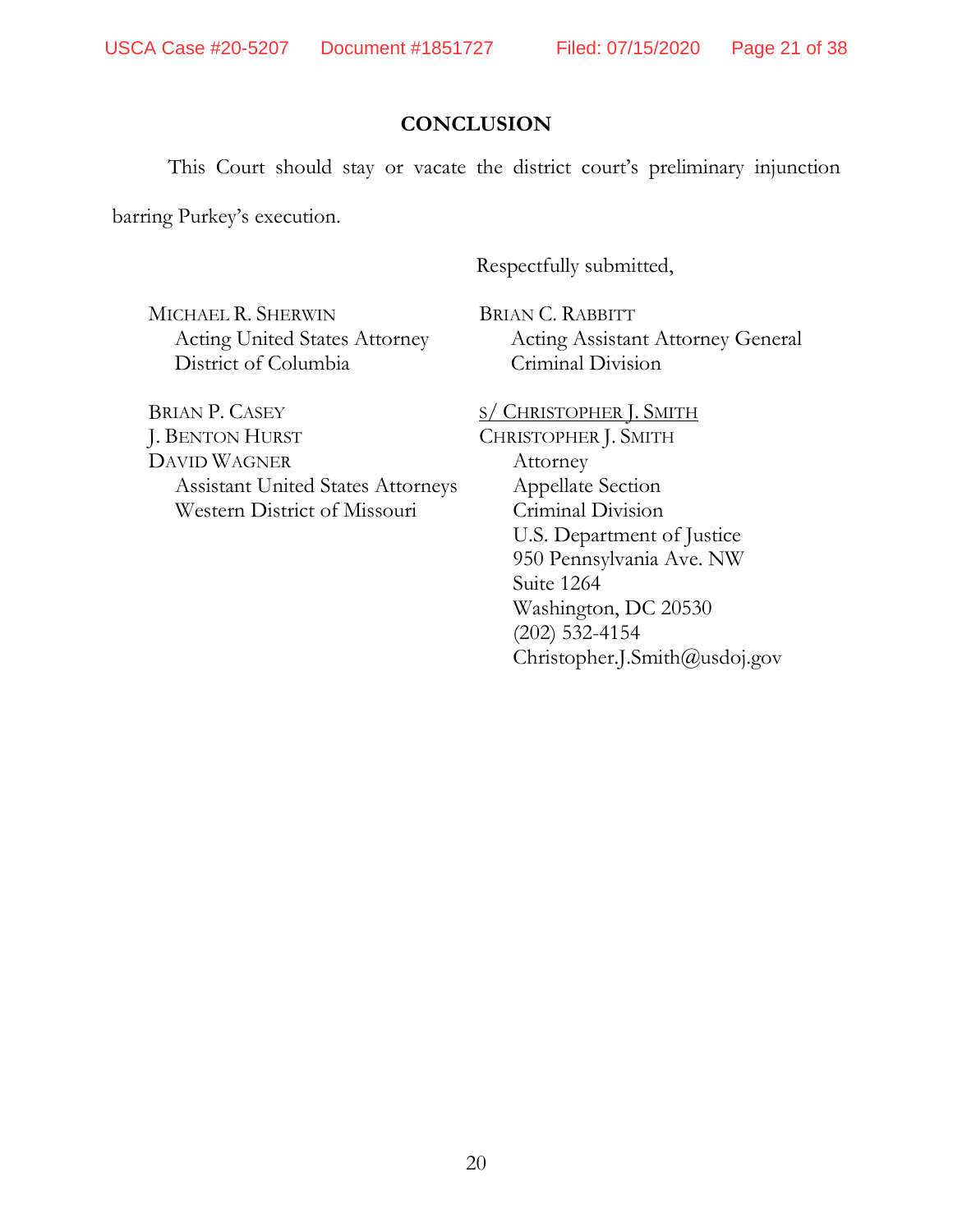# **CERTIFICATE OF COMPLIANCE**

- 1. This motion complies with the type-volume limitation of Fed. R. App. P.  $27(d)(2)(a)$  because it contains 5,179 words, excluding the parts of the motion exempted by Fed. R. App. P. 32(f).
- 2. This motion complies with the typeface and type-style requirements of Fed. R. App. P.  $32(a)(5)$  &  $(a)(6)$  because it has been prepared in a proportionally spaced 14-point typeface using Microsoft Word for Office 365.

S/ CHRISTOPHER J. SMITH CHRISTOPHER J. SMITH **Attorney** Appellate Section Criminal Division U.S. Department of Justice 950 Pennsylvania Ave. NW Suite 1264 Washington, DC 20530 (202) 532-4154 Christopher.J.Smith@usdoj.gov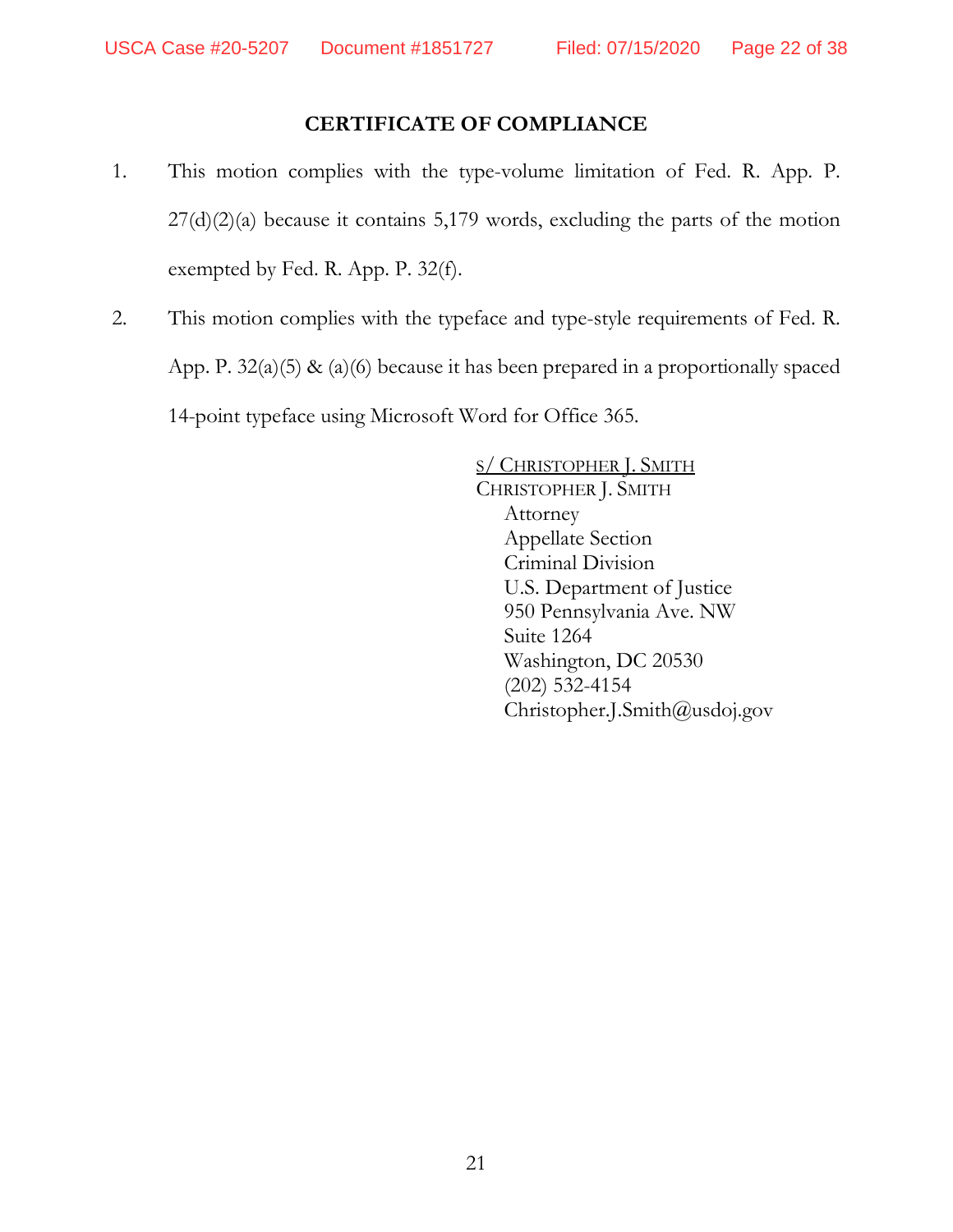# **CERTIFICATE OF SERVICE**

I certify that on July 15, 2020, I electronically filed the foregoing Emergency Motion with the Clerk of the Court for the United States Court of Appeals for the District of Columbia Circuit by using the CM/ECF system. I certify that all participants in the case are registered CM/ECF users and that service will be accomplished by the CM/ECF system.

I further certify that, pursuant to D.C. Cir. R. 27(f), counsel communicated by telephone with the Clerk of the Court and with appellee's counsel regarding the need for expedited action on this motion.

> S/ CHRISTOPHER J. SMITH CHRISTOPHER J. SMITH **Attorney** Appellate Section Criminal Division U.S. Department of Justice 950 Pennsylvania Ave. NW Suite 1264 Washington, DC 20530 (202) 532-4154 Christopher.J.Smith@usdoj.gov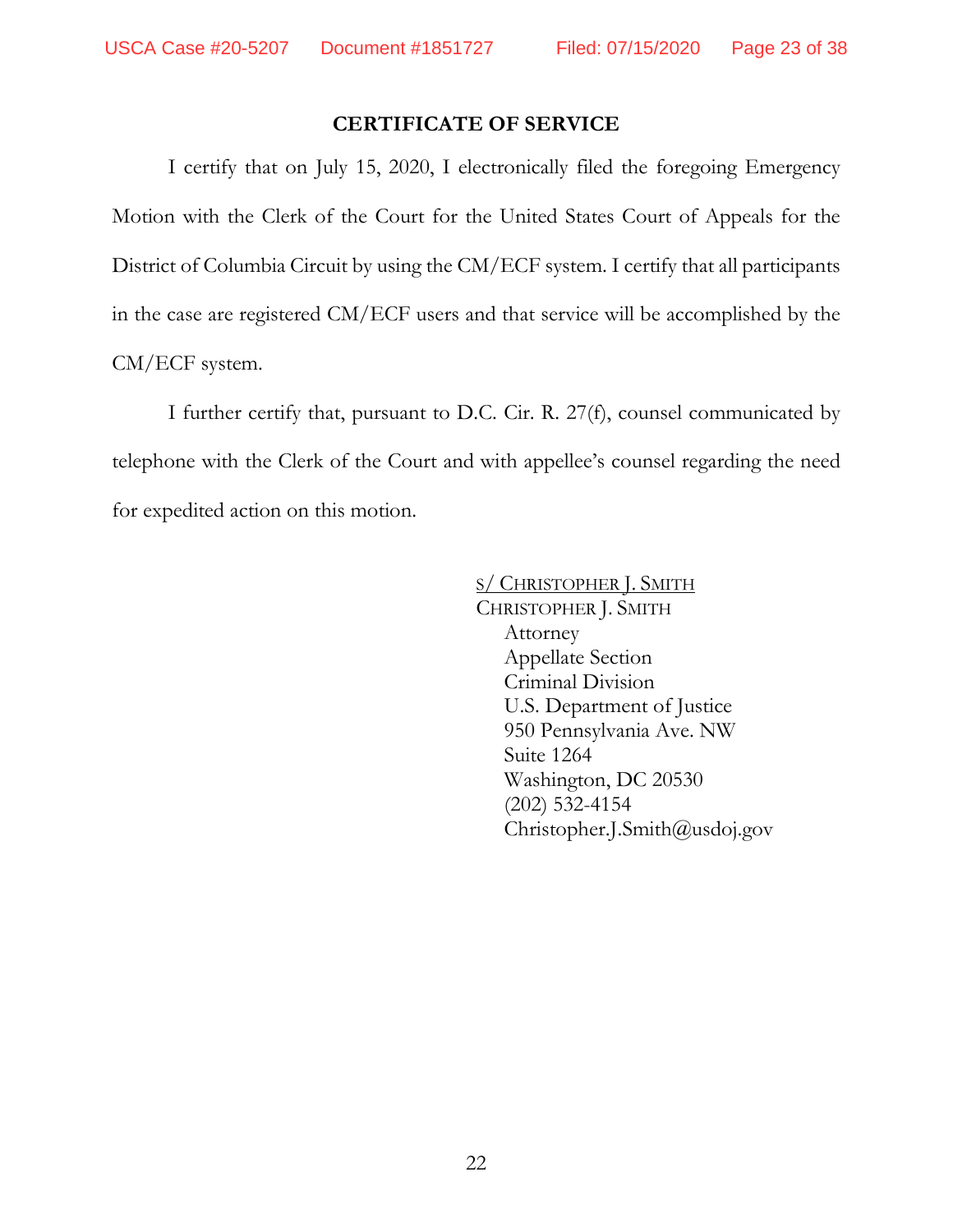# ADDENDUM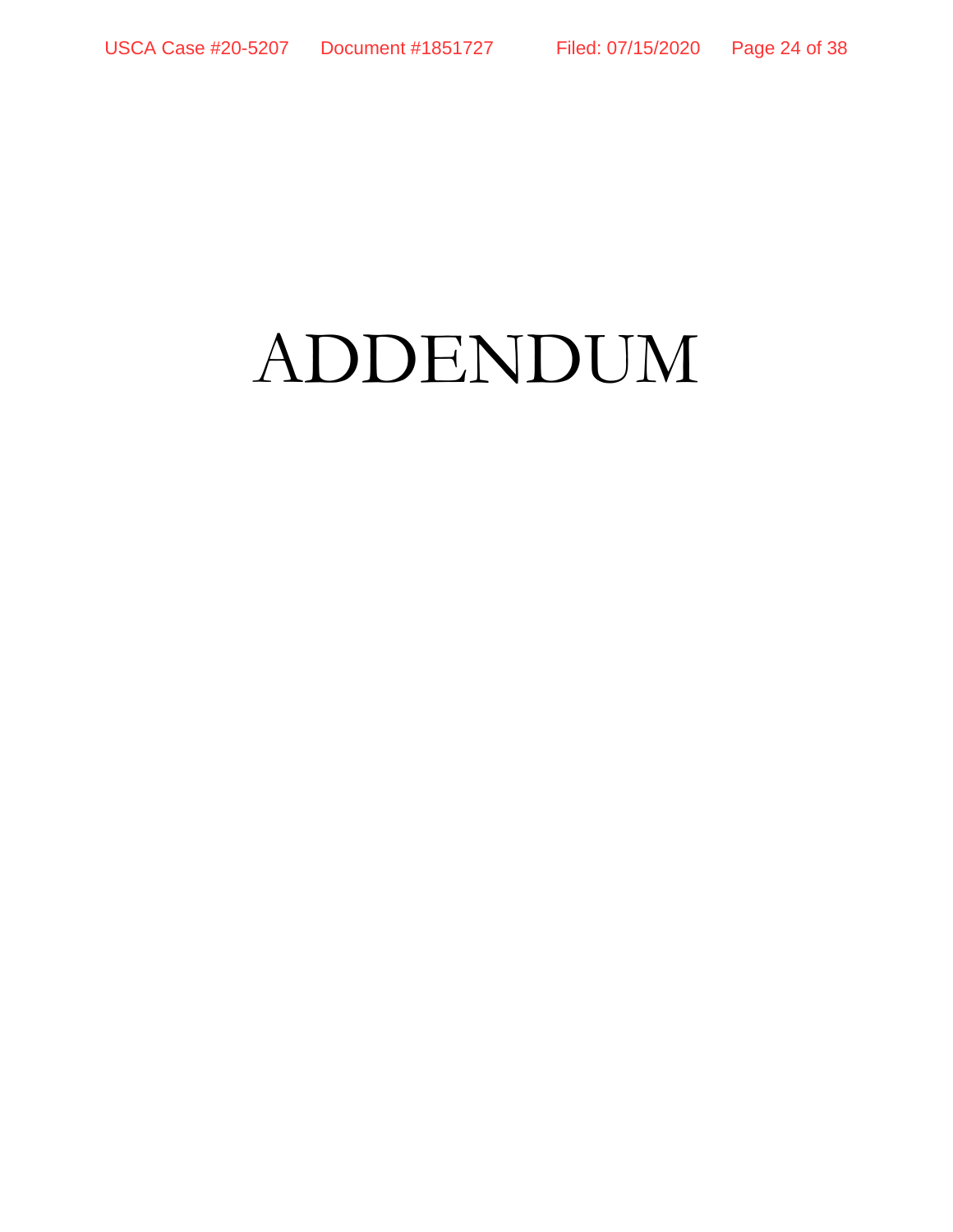#### **UNITED STATES DISTRICT COURT FOR THE DISTRICT OF COLUMBIA**

) WESLEY I. PURKEY, ) Plaintiff, ) )  $\mathbf v.$  ) ) ) WILLIAM P. BARR, et al., ) Defendants. )

Civil Action No. 1:19-cv-3570 (TSC)

#### **ORDER**

Plaintiff Wesley Ira Purkey is 68 years old. As a child, he experienced repeated sexual abuse and molestation by those charged with caring for him. (ECF No. 1, Compl., ¶ 20.) As a young man, he suffered multiple traumatic brain injuries—first in 1968, when he was 16, and again in 1972 and 1976, when he was 20 and 24 respectively. (ECF No. 1-1, Agharkar Report, at 22.) At 14, he was first examined for possible brain damage, and at 18, he was diagnosed with schizophrenic reaction, schizoaffective disorder, and depression superimposed upon a preexisting antisocial personality. (*Id.* at 5.) At 68, he suffers from progressive dementia, schizophrenia, complex-post traumatic stress disorder, and severe mental illness. (Compl., ¶¶ 14, 21, 24.)

Defendants plan to execute him today, July 15, 2020. (ECF No. 22.)

Purkey seeks to enjoin his execution on two grounds: that he is not currently competent to be executed under *Ford v. Wainwright*, 477 U.S. 399 (1986) and the Eighth Amendment, and that Attorney General William Barr and Bureau of Prisons Director Michael Carvajal have not afforded him due process in connection with this Eighth Amendment claim. (*See* Compl.,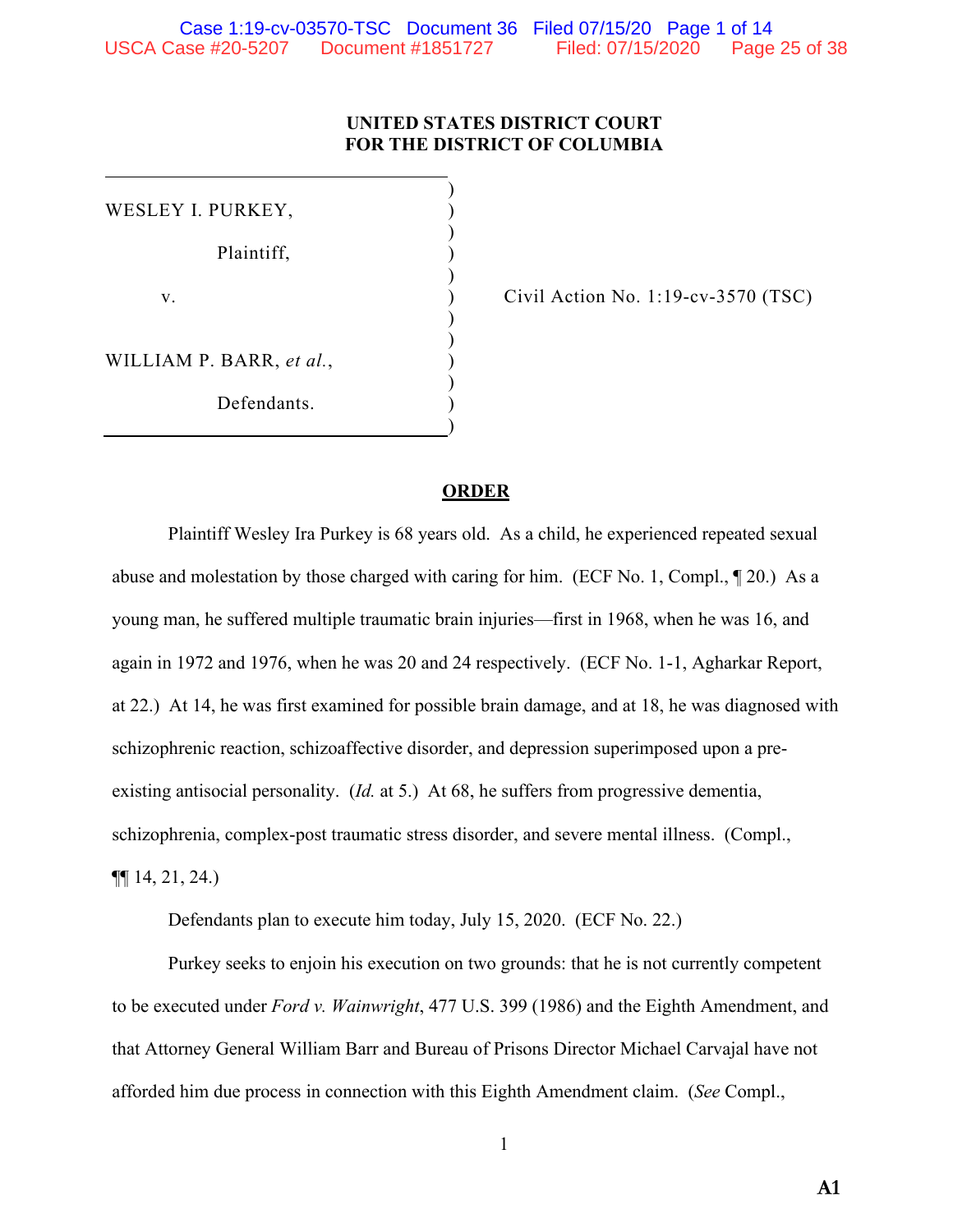¶¶ 109–119.) Defendants move to dismiss Plaintiff's claims for lack of subject matter jurisdiction<sup>1</sup> and failure to state a claim. (ECF No. 18, Defs. Mot. to Dismiss.) In the alternative, Defendants move to transfer all claims that are not dismissed to the United States District Court for the Southern District of Indiana. (*Id*., at 33–39.) For the reasons set forth below, the court will DENY Defendants' Motion to Dismiss, GRANT Plaintiff's motion for a preliminary injunction, and ORDER Plaintiff to show cause why this case should not be transferred.

Should the timing of this ruling be raised in subsequent litigation, the court notes that though Defendants have accused the court of "abusive delay," *Barr v. Lee*, No. 20A8 (July 14, 2020), App. for a Stay or Vacatur at 6–7, the court's sole responsibility is to endeavor to address, thoroughly and promptly, the claims of the four individuals whose execution dates were announced by the Government only one month before they were to occur. The speed with which the government seeks to carry out these executions, and the Supreme Court's prioritization of that pace over additional legal process, makes it considerably more likely that injunctions may issue at the last minute, despite the efforts of Plaintiffs' counsel to raise, and the court to adjudicate, the claims in a timely fashion.

#### **I. BACKGROUND**

After a hiatus in federal executions of over fifteen years, on July 25, 2019, the U.S. Department of Justice (DOJ) announced plans to execute five inmates who had been sentenced to death under the federal death penalty statute. *See* Press Release, Dep't of Justice, Federal

 $<sup>1</sup>$  At the time Defendants moved to dismiss, Plaintiff's execution date had passed, and a new date</sup> had not been scheduled. (Defs. Mot. to Dismiss, at 12.) Because an execution date has since been scheduled, the court need not address Defendants' claim that because there was no pending execution, the court lacked subject matter jurisdiction.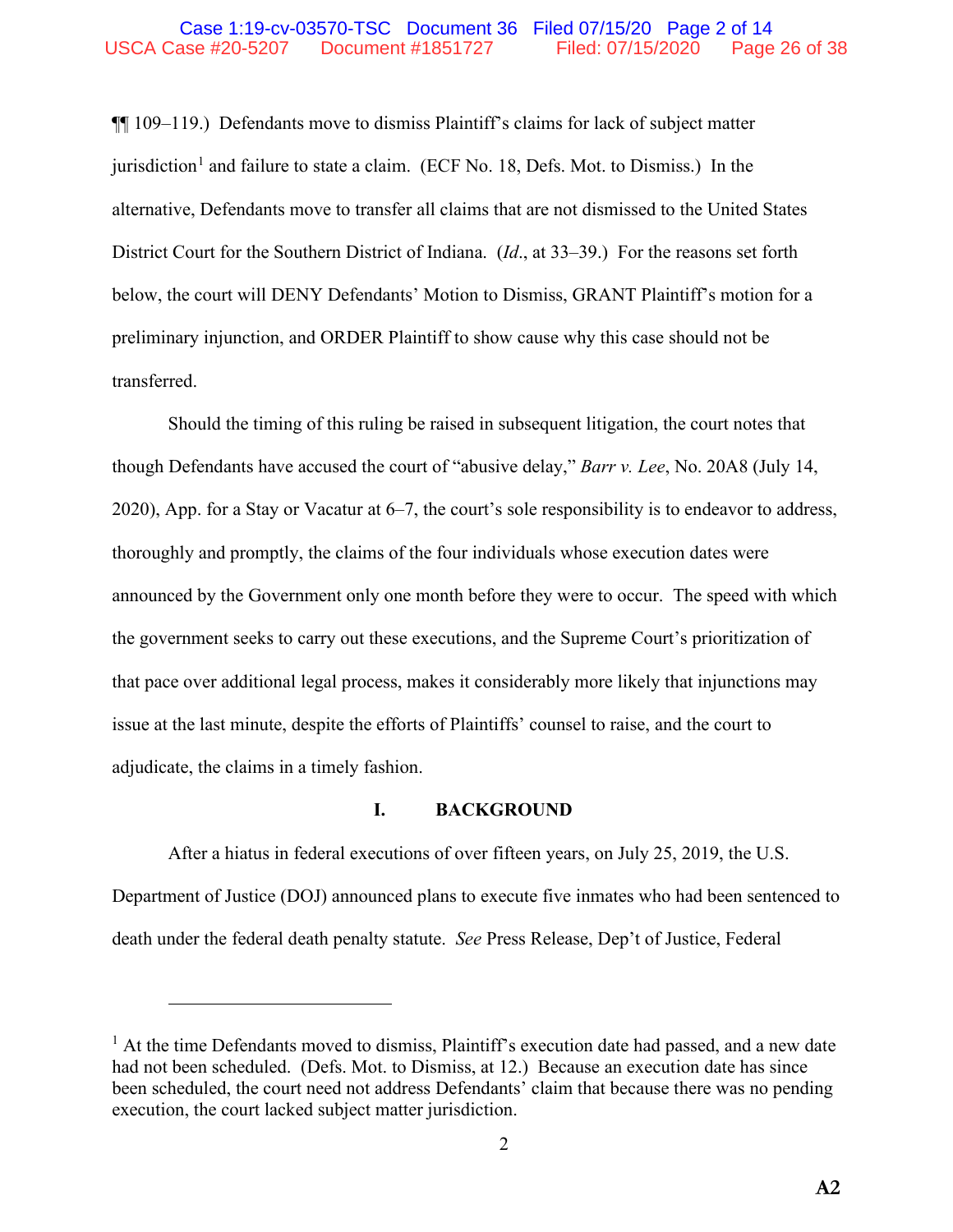#### Case 1:19-cv-03570-TSC Document 36 Filed 07/15/20 Page 3 of 14 USCA Case #20-5207 Document #1851727 Filed: 07/15/2020 Page 27 of 38

Government to Resume Capital Punishment After Nearly Two Decade Lapse (July 25, 2019), https://www.justice.gov/opa/pr/federal-government-resume-capital-punishment-after-nearly-twodecade-lapse. To implement these executions, the Federal Bureau of Prisons (BOP) adopted a new execution protocol: the 2019 Protocol. *See In re Fed. Bureau of Prisons' Execution Protocol Cases*, No. 19-mc-145 (D.D.C. November 13, 2019), ECF No. 39-1, at 1021–75.

On November 20, 2019, the court preliminarily enjoined the executions of four inmates: Alfred Bourgeois, Daniel Lewis Lee, Dustin Lee Honken, and Wesley Ira Purkey. *See id*., ECF No. 50, at 15. The court found that these Plaintiffs had demonstrated a likelihood of success on the merits of their claims that the 2019 Protocol violates the Federal Death Penalty Act (FDPA), but the court did not rule on their other statutory and constitutional claims. *Id*., at 13–14. In April of this year, a divided D.C. Circuit panel vacated the preliminary injunction. *In re Fed. Bureau of Prisons' Execution Protocol Cases*, 955 F.3d 106, 113 (D.C. Cir. 2020), cert. denied sub nom. *Bourgeois v. Barr*, No. 19-1348, 2020 WL 3492763 (June 29, 2020). The Court based its ruling solely on Plaintiffs' FDPA and APA claims, and noted that "regardless of our disposition, several claims would remain open on remand." *Execution Protocol Cases*, 955 F.3d at 113 (per curiam).

On June 15, 2020, the DOJ and BOP scheduled a new execution date for Purkey—July 15, 2020. On July 2, 2020, the Seventh Circuit stayed Purkey's execution, and at the time of this filing, that stay remains in place. *Purkey v. United States*, No. 19-3318, 2020 WL 3603779 (7th Cir. July 2, 2020). This court also preliminarily enjoined Purkey's execution, among others, on the grounds that the manner of execution violates the Eighth Amendment. *See In re Fed. Bureau of Prisons' Execution Protocol Cases*, No. 19-mc-145 (D.D.C. July 13, 2020), ECF No. 136. The government sought a stay of the injunction at the D.C. Circuit, which was denied. *See In re*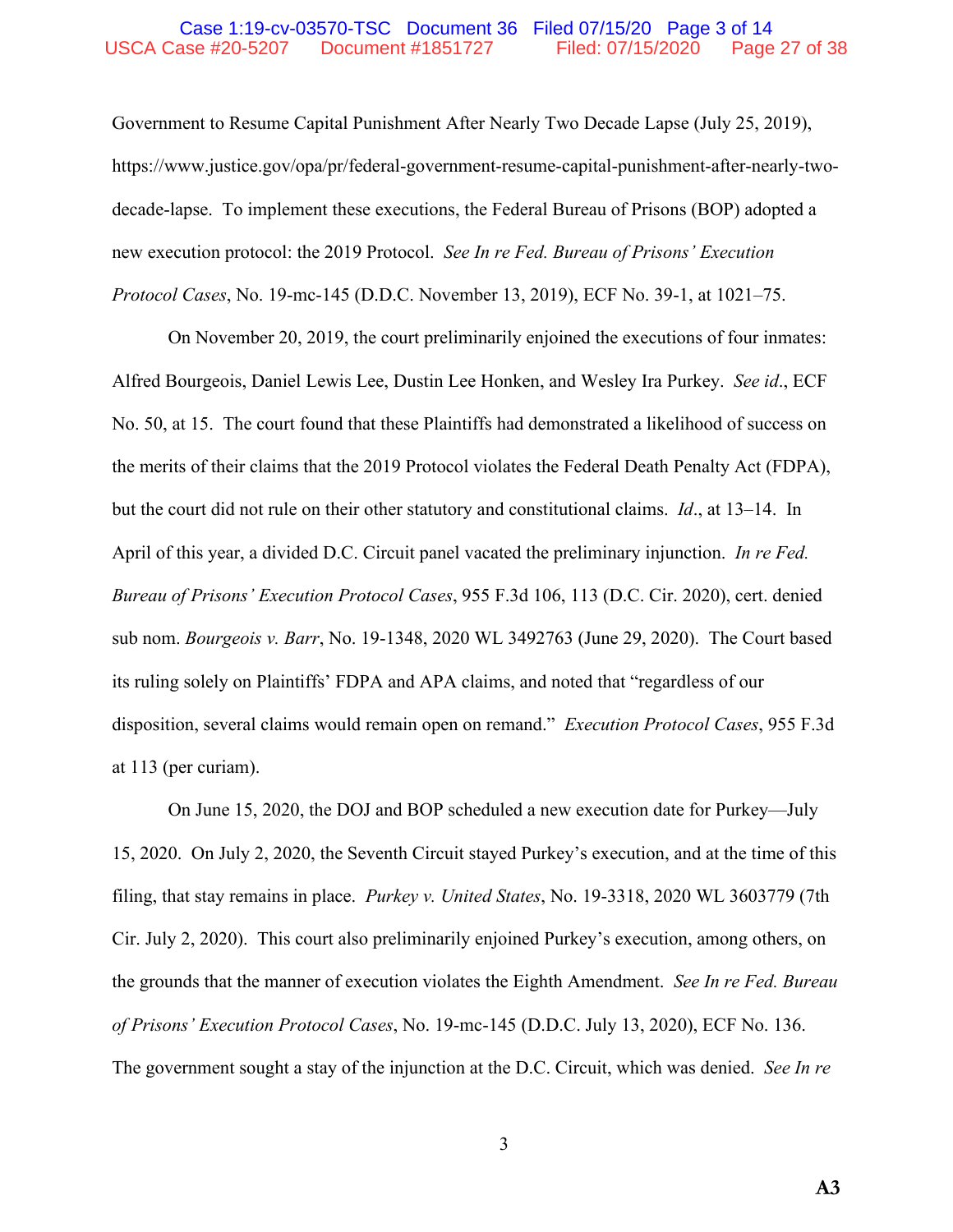*Fed. Bureau of Prisons' Execution Protocol Cases*, No. 20-5199 (D.C. Cir. July 13, 2020).

Defendants simultaneously sought a stay of the injunction at the United States Supreme Court, which the Court granted, allowing Mr. Lee to be executed on July 14, 2020. *See Barr v. Lee*, No. 20A8, 2020 WL 3964985 (July 14, 2020) (per curiam). The Supreme Court held that Plaintiffs had "not established that they are likely to succeed on the merits of their Eighth Amendment claim." *Id.* at \*1–2. Four Justices dissented. *Id.* at \*2–3.

#### **II. LEGAL STANDARDS**

#### **A. Motion to Dismiss**

A motion to dismiss under Rule 12(b)(6) for failure to state a claim tests the legal sufficiency of a complaint. *Browning v. Clinton*, 292 F.3d 235, 242 (D.C. Cir. 2002). The court does not assess the truth of what is asserted nor "whether a plaintiff has any evidence to back up what is in the complaint." *Id.* (citation omitted). "To survive a motion to dismiss, a complaint must contain sufficient factual matter, accepted as true, to state a claim to relief that is plausible on its face." *Ashcroft v. Iqbal*, 556 U.S. 662, 678 (2009) (internal quotation marks and citation omitted). "The plausibility standard is not akin to a 'probability requirement,' but it asks for more than a sheer possibility that a defendant has acted unlawfully." *Id.* (citation omitted). "Factual allegations must be enough to raise a right to relief above the speculative level" and move plaintiff's claims "across the line from conceivable to plausible." *Bell Atl. Corp. v. Twombly*, 550 U.S. 554, 555, 570 (2007). Facts that are "merely consistent" with a defendant's liability do not meet the plausibility standard. *Iqbal*, 556 U.S. at 678 (citation omitted).

The court presumes the truth of a plaintiff's factual allegations, *see Iqbal*, 556 U.S. at 679, and construes the complaint "in favor of the plaintiff, who must be granted the benefit of all inferences that can be derived from the facts alleged." *Hettinga v. United States*, 677 F.3d 471,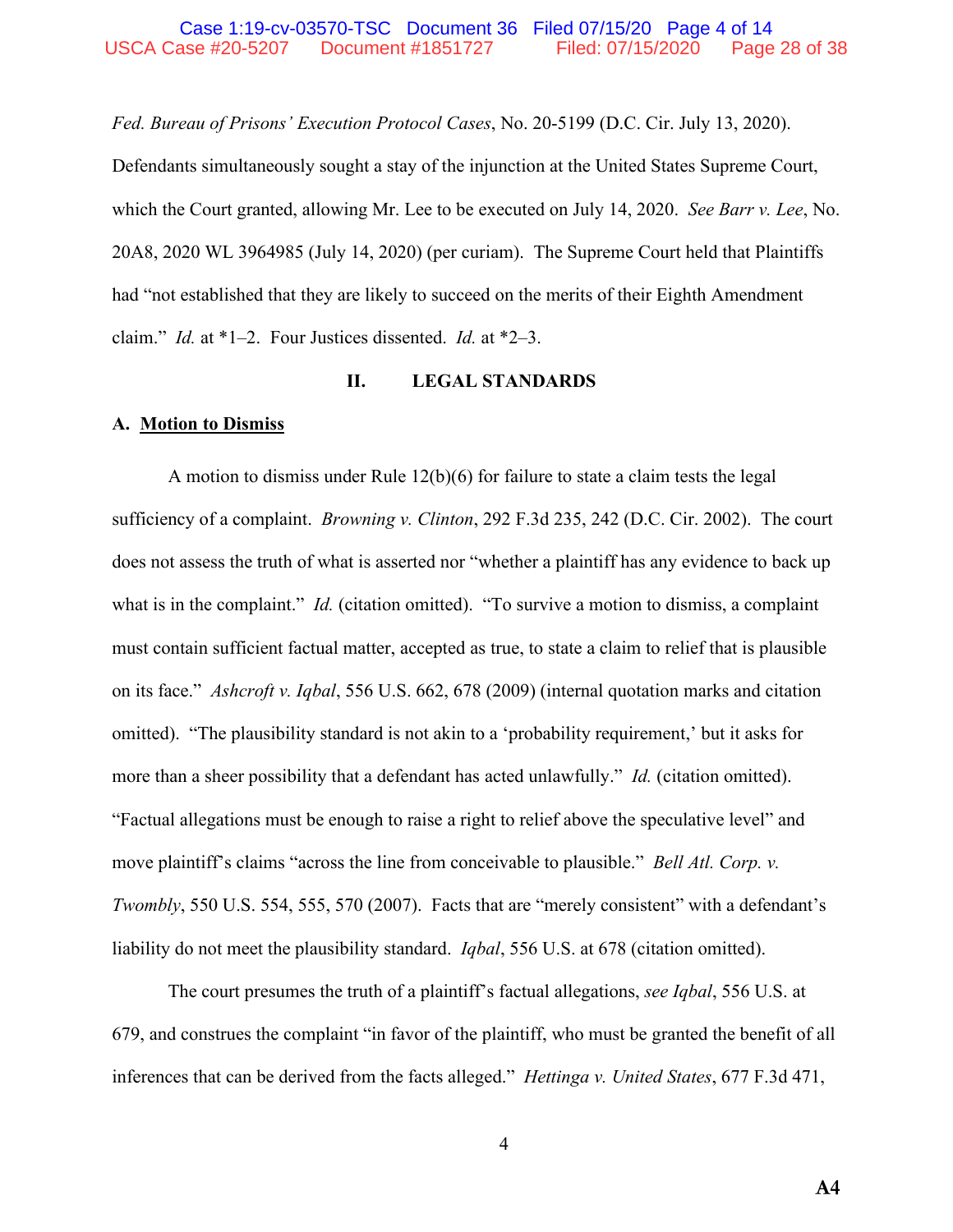476 (D.C. Cir. 2012) (citing *Schuler v. United States*, 617 F.2d 605, 608 (D.C. Cir. 1979).). This presumption does not apply, however, to a "legal conclusion couched as a factual allegation." *Iqbal*, 556 U.S. at 678; *see Ralls Corp. v. Comm. on Foreign Inv. in U.S.*, 758 F.3d 296, 315 (D.C. Cir. 2014) (the court "do[es] not accept as true . . . the plaintiff's legal conclusions or inferences that are unsupported by the facts alleged.").

#### **B. Preliminary Injunction**

A preliminary injunction is an "extraordinary remedy" that is "never awarded as of right." *Winter v. Nat. Res. Def. Council, Inc.*, 555 U.S. 7, 24 (2008) (citing *Munaf v. Geren*, 553 U.S. 674, 689–90 (2008)). Courts consider four factors on a motion for a preliminary injunction: (1) the likelihood of plaintiff's success on the merits, (2) the threat of irreparable harm to the plaintiff absent an injunction, (3) the balance of equities, and (4) the public interest. *Id.* at 20 (citations omitted); *John Doe Co. v. Consumer Fin. Prot. Bureau*, 849 F.3d 1129, 1131 (D.C. Cir. 2017). When the government is the opposing party, as is the case here, the third and fourth factors merge. *See Nken v. Holder*, 556 U.S. 418 (2009).

The D.C. Circuit has traditionally evaluated claims for injunctive relief on a sliding scale, such that "a strong showing on one factor could make up for a weaker showing on another." *Sherley v. Sebelius*, 644 F.3d 388, 392 (D.C. Cir. 2011). It has been suggested, however, that a movant's showing regarding success on the merits "is an independent, free-standing requirement for a preliminary injunction." *Id.* at 393 (quoting *Davis v. Pension Ben. Guar. Corp.*, 571 F.3d 1288, 1296 (D.C. Cir. 2009) (Kavanaugh, J., concurring)).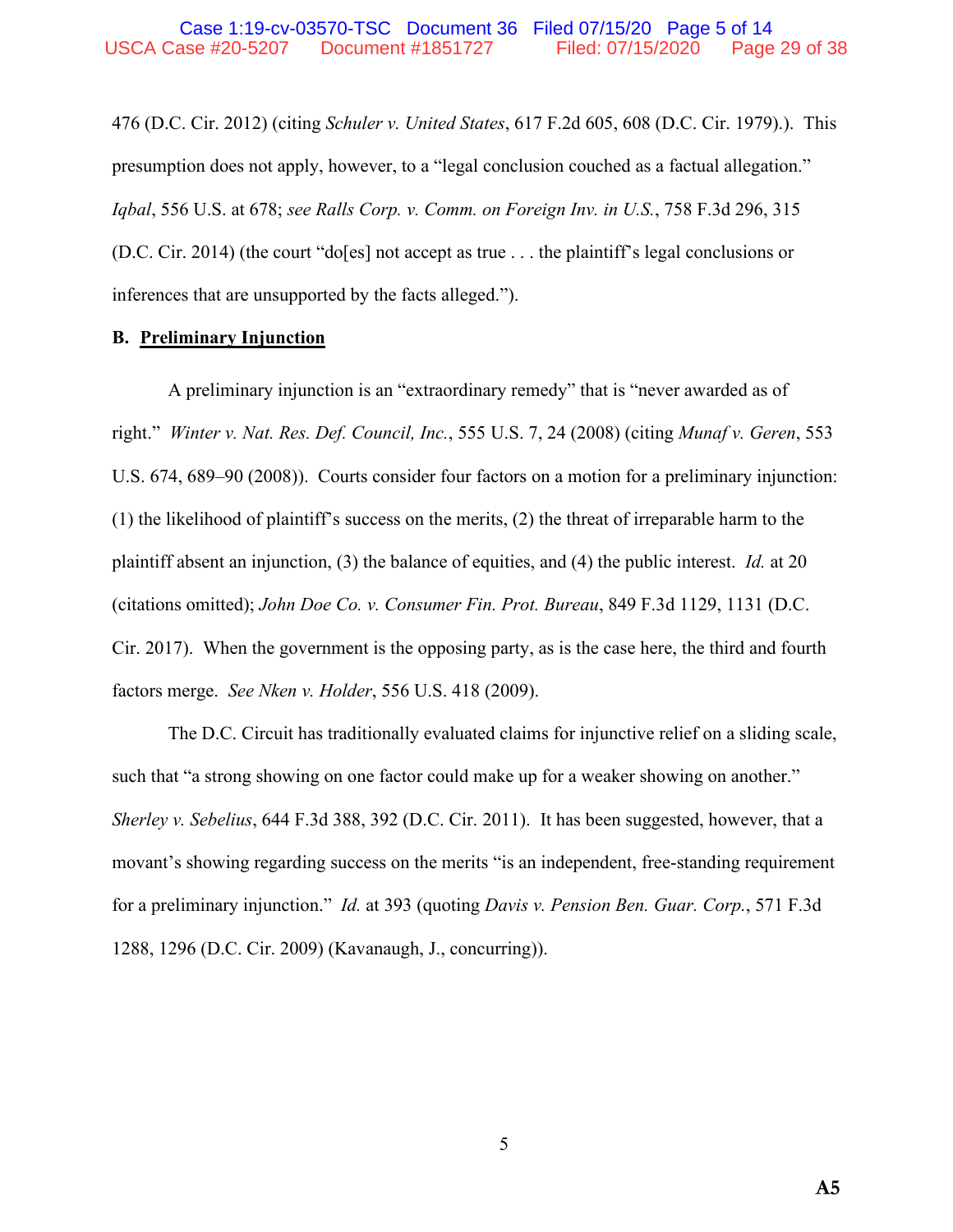#### **III. ANALYSIS**

#### **A. Motion to Dismiss**

#### 1. 28 U.S.C. § 2241

Defendant contends that Plaintiff raises "core habeas" claims that "must be brought by an action for a writ of habeas corpus under the statute authorizing that writ." *Hill v. McDonough*, 547 U.S. 573, 576 (2006).

#### *i. Preemption*

"Federal law opens two main avenues to relief on complaints related to imprisonment," a petition for habeas corpus or a claim under 42 U.S.C. § 1983. *Muhammad v. Close*, 540 U.S. 749, 750 (2004). However, when a claim falls within the "core" of habeas, that claim cannot be brought under section 1983, but must instead "yield to the more specific federal habeas statute." *Nelson v. Campbell,* 541 U.S. 637, 643 (2004). Here, Plaintiff opens a third avenue by seeking equitable relief directly under the Constitution, (Compl., ¶ 11), but if that claim is within the "core" of habeas it must also "yield to the more specific federal habeas statute." *See Nelson*, 541 U.S. at 643.

In *Seminole Tribe of Fla. v. Florida*, the Court held: "Where Congress has created a remedial scheme for the enforcement of a particular federal right, we have, in suits against federal officers, refused to supplement that scheme with one created by the judiciary." 517 U.S. 44, 74 (1996) (citing *Schweiker v. Chilicky*, 487 U.S. 412, 423 (1988)). In the habeas corpus context, Congress has provided a remedial scheme under section 2241. Accordingly, the Court in *Preiser v. Rodriguez* found that it would "wholly frustrate explicit congressional intent" if a plaintiff could avoid federal habeas corpus laws "by the simple expedient of putting a different label on their pleadings." 411 U.S. 475, 489–490 (1973). Consistent with Supreme Court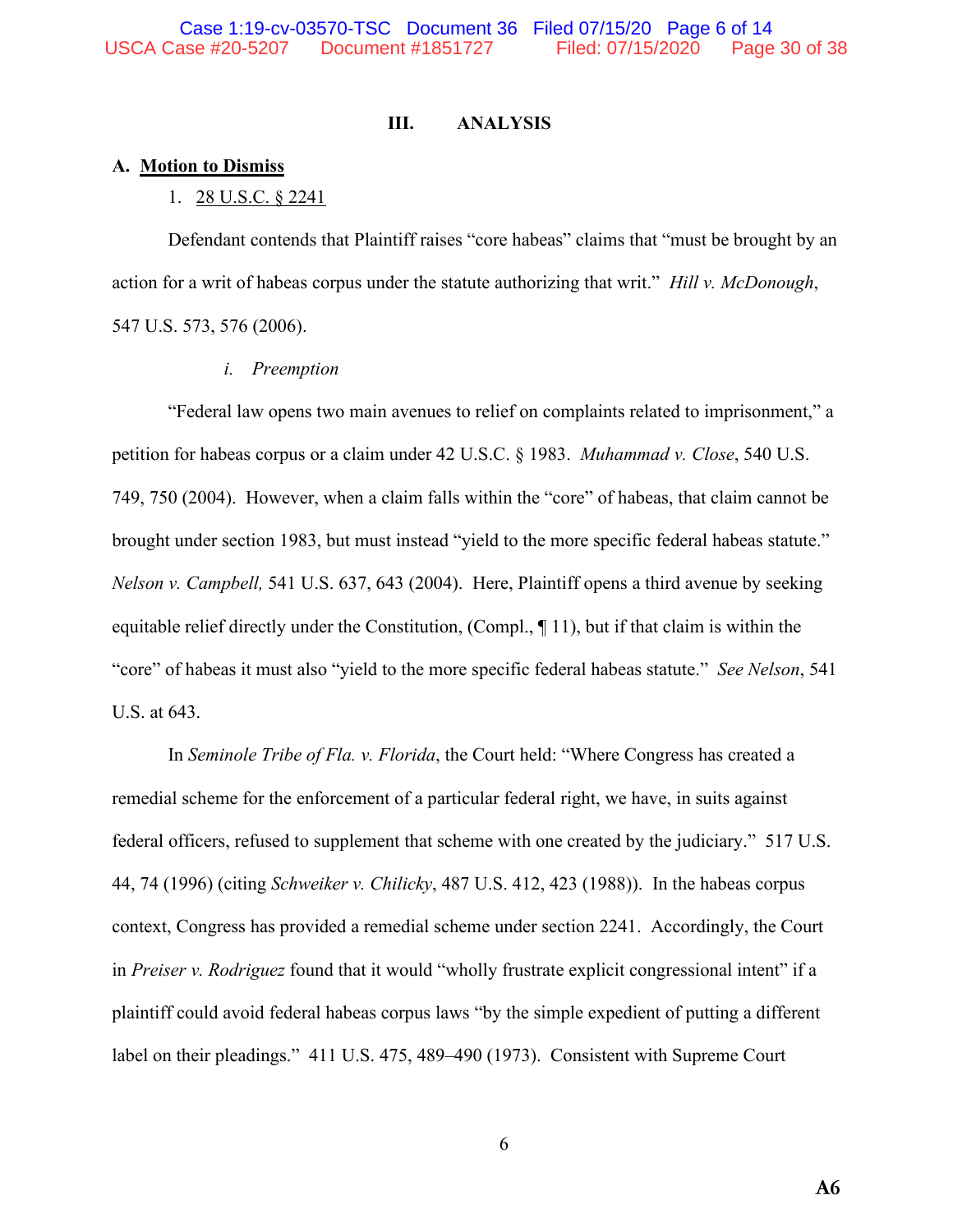#### Case 1:19-cv-03570-TSC Document 36 Filed 07/15/20 Page 7 of 14 USCA Case #20-5207 Document #1851727 Filed: 07/15/2020 Page 31 of 38

precedent and congressional intent, this court finds that to the extent Plaintiff's claims are within the "core" of habeas, they must be brought under 28 U.S.C. § 2241.

#### *ii. Core Habeas*

A plaintiff's claims "challenging the fact of his conviction or the duration of his sentence" fall within the "core" of habeas corpus. *Nelson*, 541 U.S. at 643 (citing *Preiser*, 411 U.S. at 489). In the death penalty context, the criterion for a core habeas claim is whether "a grant of relief to the inmate would necessarily bar the execution." *Hill*, 547 U.S. at 583 (2006). A claim is not core habeas when injunctive relief would not challenge the sentence itself and "the inmate appear[s] willing to concede the existence of an acceptable alternative." *See id.* at 579 (citing *Nelson*, 541 U.S. at 645–646).

Plaintiff makes two claims for relief under *Ford*: that his execution would violate the Eighth Amendment because he is currently incompetent, and that executing him without providing a hearing to determine his competency would violate the Eighth Amendment and the Due Process Clause of the Fifth Amendment. (Compl., ¶¶ 108–115.)

Under *Ford*, when a plaintiff claims incompetence, "the only question raised is not *whether*, but *when*, his execution may take place." *Ford*, 477 U.S. at 425 (emphasis in original) (Powell, J., concurring); *see also Panetti v. Quarterman*, 551 U.S. 930, 949 (2007) (finding that Justice Powell's concurring opinion controls procedure for *Ford* claims). This temporal question is distinct from "the antecedent question whether petitioner should be executed at all." *Ford*, 477 U.S. at 425 (Powell, J., concurring).In fact, Justice Powell noted that incompetence may be temporary, and that a person may be returned to competency in order to carry out his sentence. *See id.* at n.5.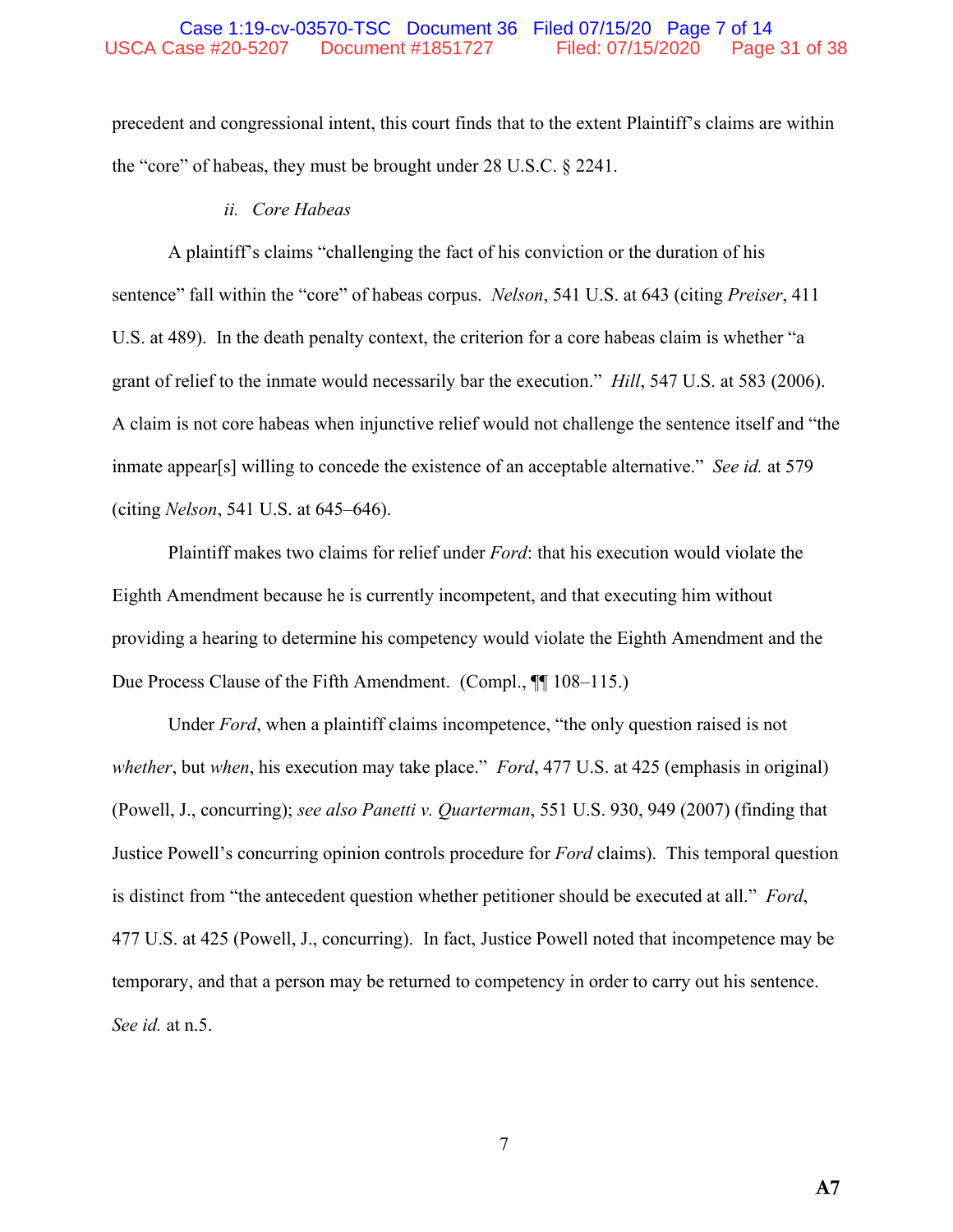#### Case 1:19-cv-03570-TSC Document 36 Filed 07/15/20 Page 8 of 14 USCA Case #20-5207 Document #1851727 Filed: 07/15/2020 Page 32 of 38

Under this analysis, neither of Plaintiff's *Ford* claims is a core habeas claim. The first claim is not core habeas because success will not necessarily bar his execution. As *Ford* makes clear, a claim of incompetence does not affect whether a plaintiff should be executed, but rather when execution would be appropriate. *See* 477 U.S. at 425 (Powell, J., concurring). Plaintiff argues that he should be executed when he is competent, not that his execution should be permanently enjoined. (ECF No. 20, Pl. Opp., at 15.) Therefore, his claim falls outside the core of habeas because it does not seek to bar his execution or challenge his sentence. Instead, success on this claim would result in a temporary injunction lasting until Plaintiff's competency is restored. (*See id*., at 16.) In acknowledging that he may be rendered competent, Plaintiff appears to concede that an acceptable alternative exists, namely that his sentence can be carried out when he is competent. (*See id*.)

The second claim is not a core habeas claim because, as the Supreme Court stated in *Hill*, a claim is not core habeas when it seeks only to enjoin the intended manner of execution and "does not challenge the [execution] sentence as a general matter." 547 U.S. at 580. Plaintiff's second claim challenges the manner of his execution by arguing that due process entitles him to a competency hearing before he can be executed. (Compl., ¶ 119.) Success on this claim would not challenge his death sentence but would only provide him a competency hearing. Again, Plaintiff appears to concede that there is an acceptable alternative—his execution can occur after he is found competent. (Pl. Opp., at 16.)

#### 2. Jurisdiction

Because neither of Plaintiff's claims are core habeas claims, this court has jurisdiction to hear them. A claim that falls outside of the core of habeas corpus does not need to be brought pursuant to section 2241. *Nelson*, 541 U.S. at 643 ("[C]onstitutional claims that merely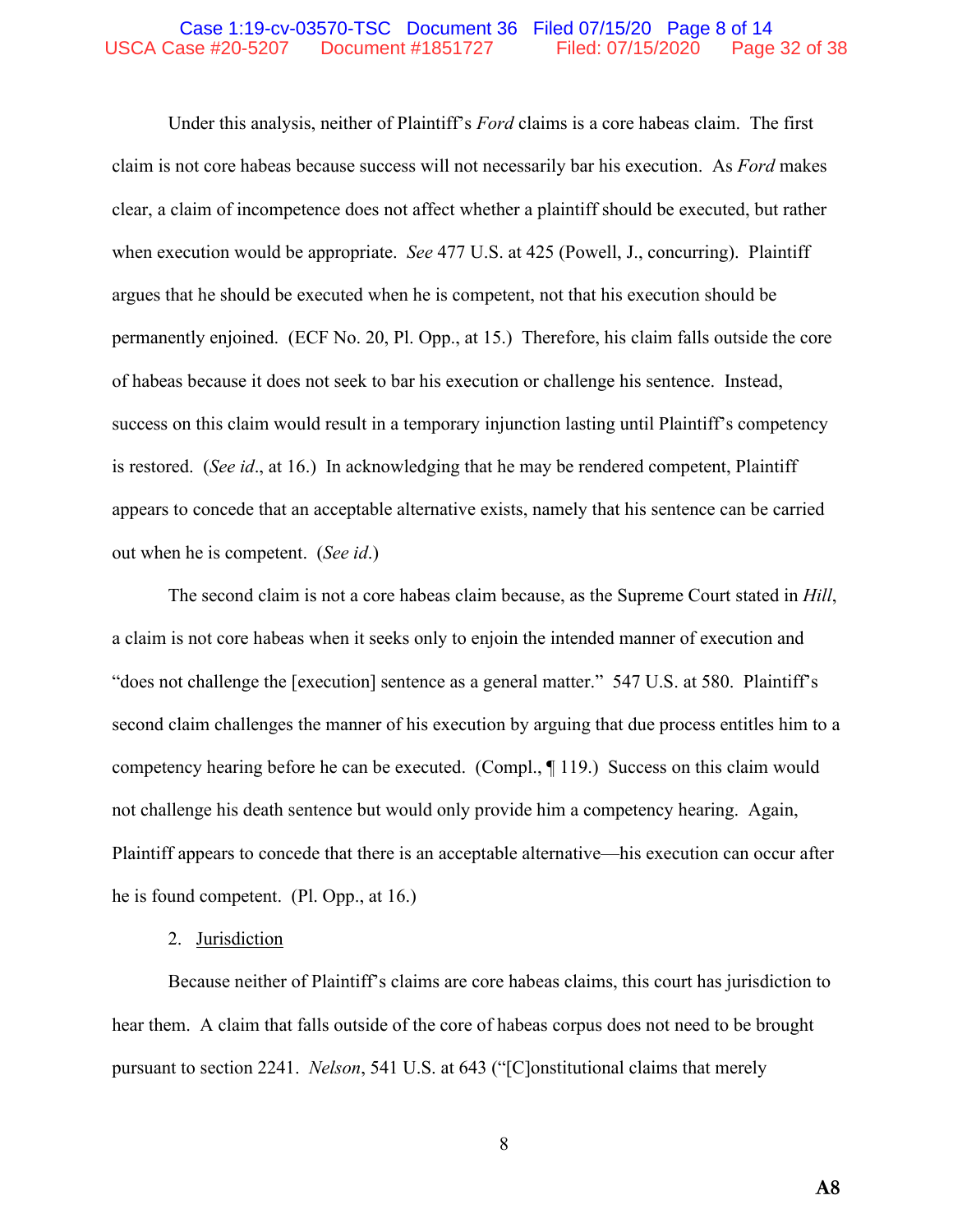#### Case 1:19-cv-03570-TSC Document 36 Filed 07/15/20 Page 9 of 14 USCA Case #20-5207 Document #1851727 Filed: 07/15/2020 Page 33 of 38

challenge the conditions of a prisoner's confinement, whether the inmate seeks monetary or injunctive relief, fall outside of that core and may be brought pursuant to § 1983 in the first instance.") Plaintiff alleges that if he were to be executed as the government plans, his rights to Due Process under the Eighth and Fifth Amendments would be violated. (Compl., ¶ 119.) Because this claim is of constitutional dimension and falls outside of the core of habeas, this court is satisfied that subject matter jurisdiction is appropriate under 28 U.S.C. § 1331. *See Bell v. Hood*, 327 U.S. 678, 681–83 (1946) (holding that federal question jurisdiction is appropriate where a plaintiff brings claims directly under the Constitution and those claims are neither made solely for the purpose of obtaining jurisdiction nor insubstantial and frivolous).

Even if Plaintiff's claims were core habeas, this court would still have jurisdiction. This is because the jurisdictional requirement that habeas petitioners file in the district of confinement, *see Rumsfeld v. Padilla*, 542 U.S. 426, 447, (2004), "is best understood as a question of personal jurisdiction or venue" not a question of subject matter jurisdiction. *Id.* at 451 (Kennedy, J., concurring). Therefore, the requirement "can be waived by the Government," *id.* at 452; and in this case, it was waived. Fed. R. Civ. P. 12(h)(1)(A) provides that a defense listed in Fed. R. Civ. P.  $12(b)(2)$ –(5) is waived when, as here, it is not raised in a motion to dismiss. (*See, e.g.*, Defs. Mot. to Dismiss, at 12–21, 33; ECF No. 21, Defs. Reply, at 20 ("venue is proper here").) In other words, *Padilla,* along with the Federal Rules of Civil Procedure, require that Defendants challenge Plaintiff's claims on jurisdictional grounds, not on Plaintiff's ability to state a claim, yet Defendants only move to dismiss for failure to state a claim under Fed. R. Civ. P. 12(b)(6), and in fact concede the jurisdictional grounds—e.g. that personal jurisdiction and venue are appropriate in this district.

#### 3. Substantial Threshold Showing of Incompetence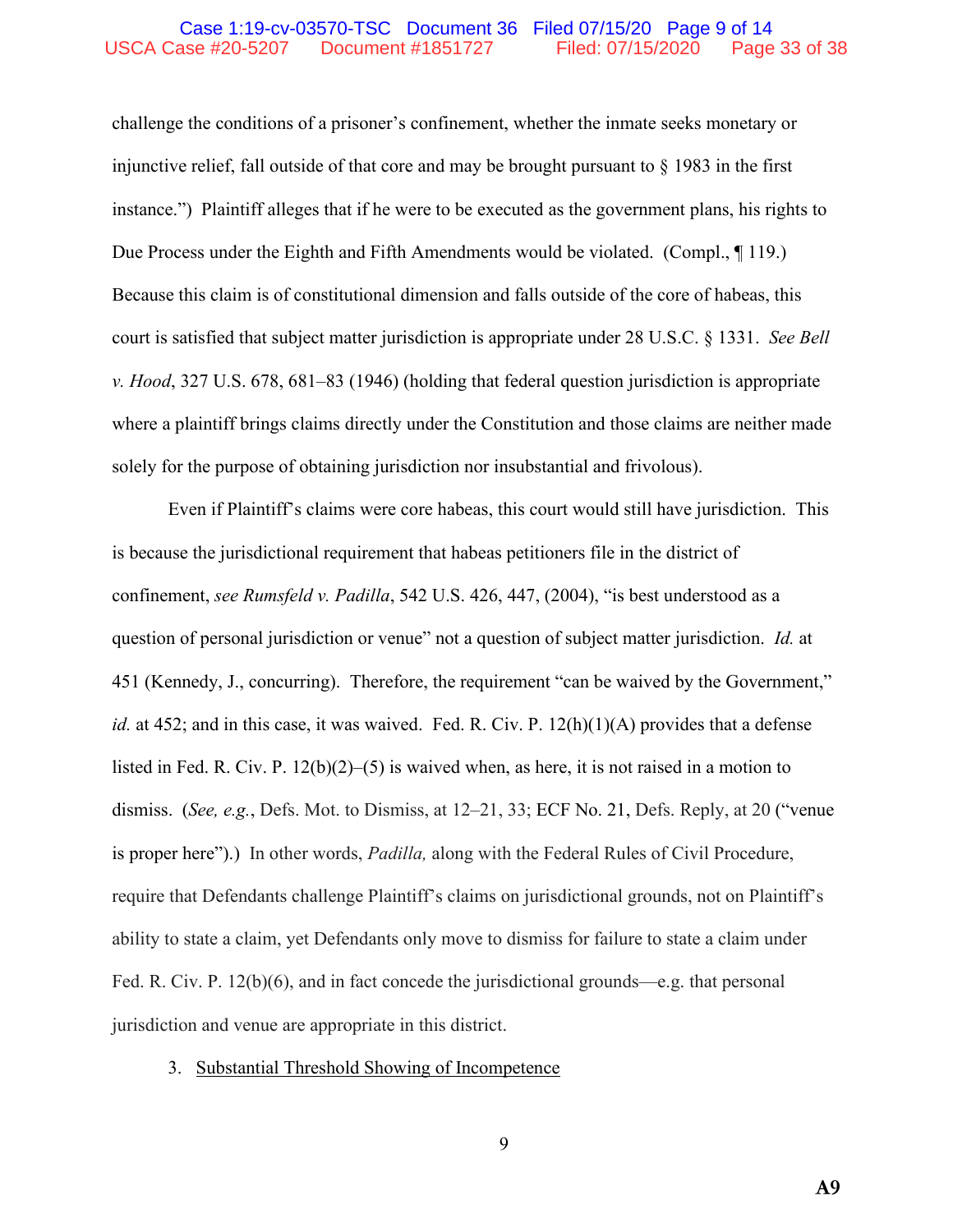#### Case 1:19-cv-03570-TSC Document 36 Filed 07/15/20 Page 10 of 14 USCA Case #20-5207 Document #1851727 Filed: 07/15/2020 Page 34 of 38

Separately, Defendants argue that Plaintiff has failed to state a claim because he has not plausibly alleged that he is incompetent. (Defs. Mot. to Dismiss, at 21–28.) Under *Ford*, a Plaintiff must make "a substantial threshold showing of insanity" in order to overcome the presumption of sanity and be afforded a competency hearing. *See Panetti*, 551 U.S. at 949. Specifically, a Plaintiff must make a substantial showing that his "mental illness prevents him from 'rational[ly] understanding' why the State seeks to [execute him]." *Madison v. Alabama*, 586 U.S. \_\_ (2019) (quoting *Panetti*, 551 U.S. at 959). "[T]he issue is whether a 'prisoner's concept of reality' is 'so impair[ed]' that he cannot grasp the execution's 'meaning and purpose' or the 'link between [his] crime and its punishment.'" *Id.* (quoting *Panetti*, 551 U.S. at 960).

Counsel for Plaintiff makes four arguments to show he is incompetent. First, he does not understand that his execution is punishment for his capital crime. (Compl.,  $\P$  $[21-37]$ .) Second, he has a documented history of mental illness, including delusional and paranoid thinking, starting in childhood and continuing to the present. (Compl., ¶¶ 38–85.) Third, his dementia has caused a decline in his mental health. (Compl., ¶¶ 86–102.) Fourth, his long-term inability to effectively communicate with counsel evinces his incompetence. (Compl., ¶¶ 103–108.) To support each of these arguments, Plaintiff's counsel submitted a series of reports and declarations regarding Plaintiff's conditions, which the court credits. Most notably, Plaintiff provides a report by Dr. Bhushan Agharkar, stating that Plaintiff lacks a rational understanding of the basis for his execution. (Agharkar Report, at 11–12.)

Although Defendants dispute Plaintiff's claim of incompetence, they provided no independent evidence of competence. (Defs. Mot. to Dismiss, at 21–31.) Based on the record before it, the court finds that Plaintiff has made a sufficient showing to survive Defendants' motion to dismiss. Having made a substantial showing of incompetence, Plaintiff is therefore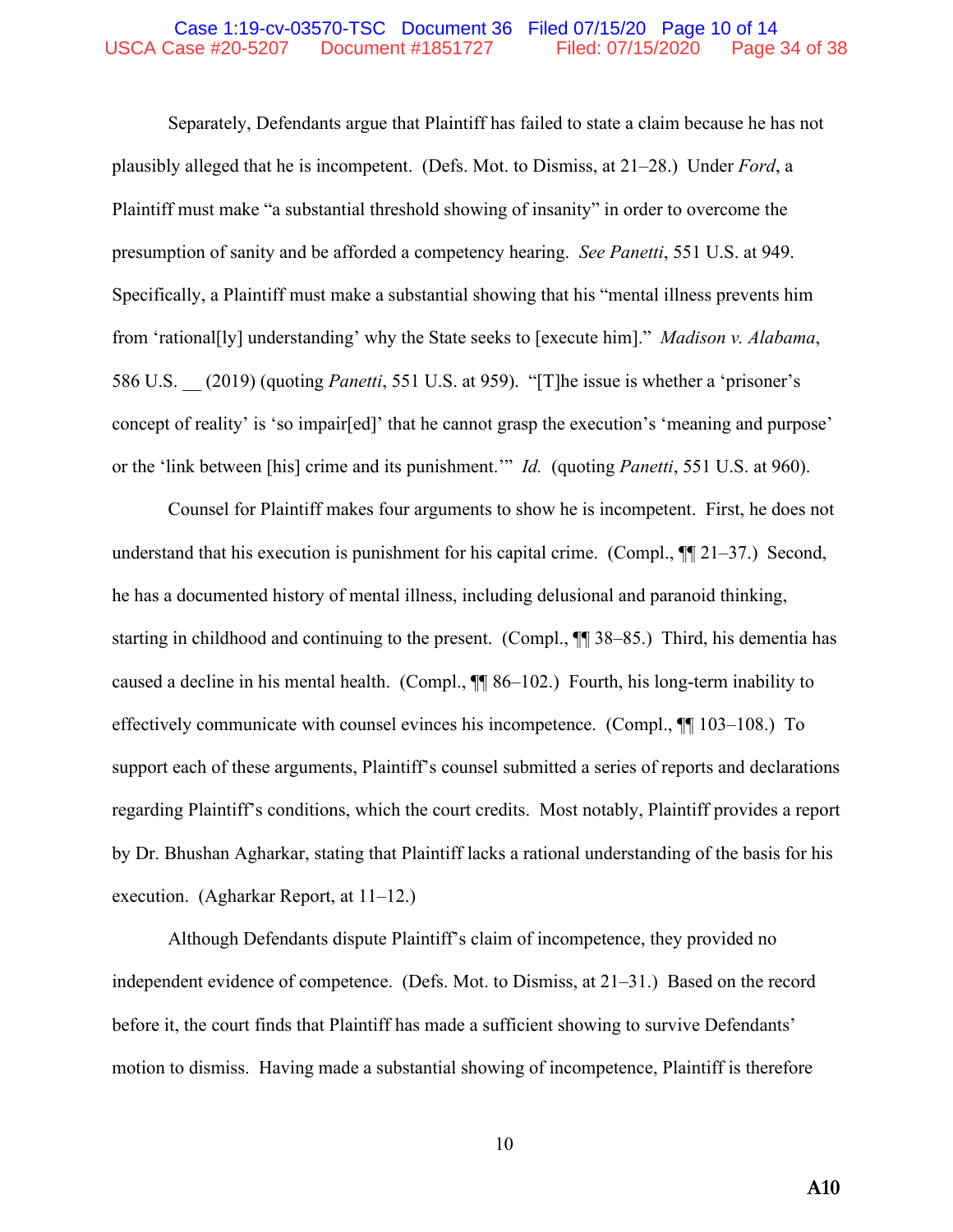entitled to an opportunity to be heard, including a fair hearing. *See Ford*, 477 U.S. at 425–26 (Powell, J., concurring).

#### **B. Preliminary Injunction**

#### 1. Likelihood of Success on the Merits

Defendants' opposition to Plaintiff's renewed motion for a preliminary injunction restates the arguments made in their motion to dismiss: (1) that Plaintiff's core habeas claims were not properly brought under 28 U.S.C.  $\S$  2241 (ECF No. 26, Def. Opp. to Prelim. Inj. at 7–18) and (2) that Plaintiff has not plausibly alleged that he is incompetent. (Id., at 18–24.) However, for the reasons explained above, the court has jurisdiction over Plaintiff's claims and Plaintiff has made the substantial threshold showing required by *Ford,* and in doing so, has demonstrated a likelihood of success on his claim for a competency hearing. Accordingly, the court finds that Plaintiff has satisfied the likelihood of success requirement for a preliminary injunction.

#### 2. Irreparable Harm

In order to prevail on a request for preliminary injunction, irreparable harm "must be certain and great, actual and not theoretical, and so imminent that there is a clear and present need for equitable relief to prevent irreparable harm," and it "must be beyond remediation." *League of Women Voters of U.S. v. Newby,* 838 F.3d 1, 7–8 (D.C. Cir. 2016) (citing *Chaplaincy of Full Gospel Churches v. England*, 454 F.3d 290, 297 (D.C. Cir. 2006)) (internal quotation marks and brackets omitted). In *Ford*, Justice Marshall acknowledged that "execution is the most irremediable and unfathomable of penalties." 477 U.S. at 411 (citing *Woodson v. North Carolina*, 428 U.S. 280, 305 (1976) (plurality opinion). Here, absent a preliminary injunction, Plaintiff would be executed without being given the opportunity to be heard regarding his competence to suffer such a sentence. As this court has already found, Plaintiff has made a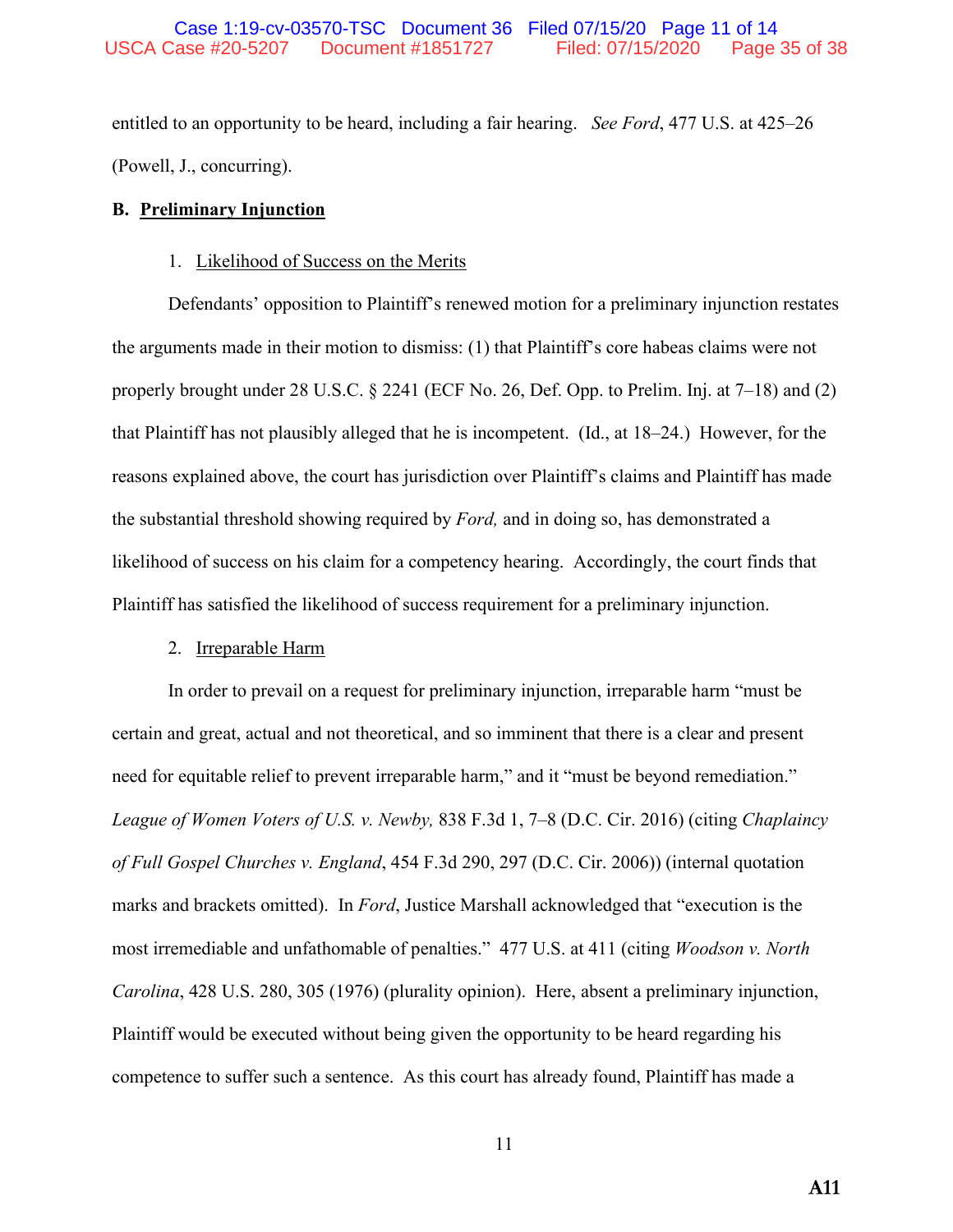#### Case 1:19-cv-03570-TSC Document 36 Filed 07/15/20 Page 12 of 14 USCA Case #20-5207 Document #1851727 Filed: 07/15/2020 Page 36 of 38

substantial threshold showing of incompetence. While Defendants may disagree with the Plaintiff's experts regarding his competence, they do not dispute that irreparable harm is likely. (Def. Opp. to Prelim. Inj., at 18–23, 27–29.) Based on this record, the court finds that Plaintiff has shown that absent injunctive relief, he will suffer irreparable harm.

#### 3. Balance of Equities and Public Interest

Defendants devote one paragraph of their opposition to their argument that the government has an interest in enforcing Plaintiff's sentence. (Def. Opp. to Prelim. Inj. at 28–29.) It is true that "'[b]oth the [government] and the victims of crime have an important interest in the timely enforcement of a [death] sentence." *Bucklew v. Precythe*, 139 S. Ct. 1112, 1133 (2019) (quoting *Hill*, 547 U.S. at 584). The Supreme Court has made clear, however, that executing someone "whose mental illness prevents him from comprehending the reasons for the penalty or its implications" has been considered "abhorrent" for centuries. *Ford*, 477 U.S. at 417. "Just because the death penalty is involved is no reason to take shortcuts—indeed, it is a reason not to do so." *Purkey v. United States*, 2020 WL 3603779, at \*11; *see also Cooey v. Taft*, 430 F. Supp. 2d 702, 708 (S.D. Ohio 2006) ("The public interest has never been and could never be served by rushing to judgment at the expense of a condemned inmate's constitutional rights."); *Harris v. Johnson*, 323 F. Supp. 2d 797, 810 (S.D. Tex. 2004) ("Confidence in the humane application of the governing laws . . . must be in the public's interest."). Here, this court seeks to avoid the abhorrent act that the Supreme Court warns against by finding that the equities and the public interest favor Plaintiff.

Considering all these factors, the court finds that a preliminary injunction is warranted.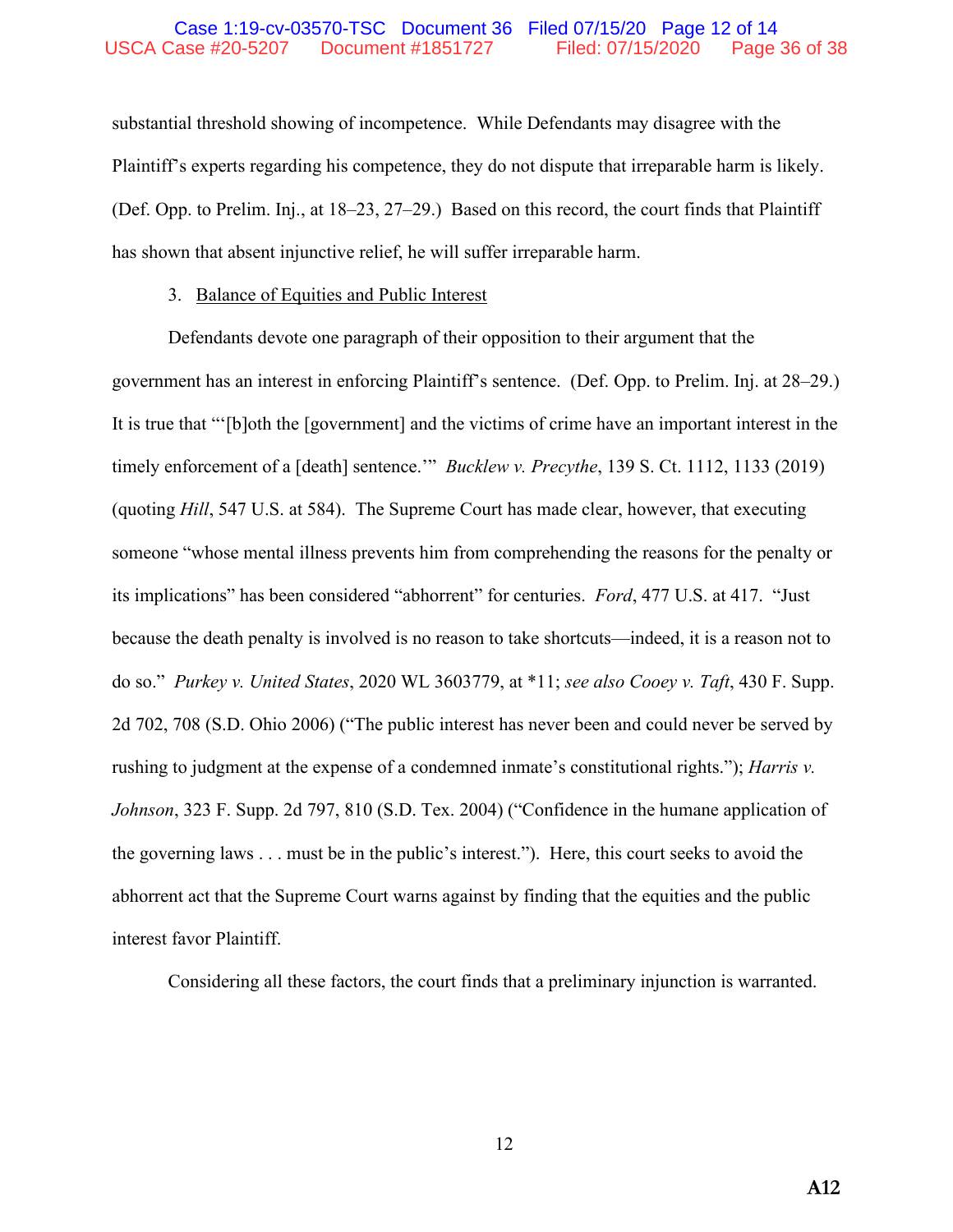#### **C. Transfer**

Finally, Defendants request that this court transfer all Plaintiff's claims that are not dismissed to the United States District Court for the Southern District of Indiana. (Defs. Mot. To Dismiss at 3; Defs. Reply at 20 (arguing for transfer even though "venue is proper").) Transfer is "intended to place discretion in the district court to adjudicate motions for transfer according to an 'individualized, case-by-case consideration of convenience and fairness.'" *Stewart Org., Inc. v. Ricoh Corp.*, 487 U.S. 22, 29 (1988) (quoting *Van Dusen v. Barrack*, 376 U.S. 612 (1964)). A district court considering transfer "must evaluate both the convenience of the parties and various public-interest considerations." *Atl. Marine Const. Co. v. U.S. Dist. Court for W. Dist. of Tex.*, 571 U.S. 49, 62 (2013). In *Piper Aircraft Co. v. Reyno*, 454 U.S. 235, 241, n. 6 (1981), the Supreme Court detailed public and private interest factors a district court must consider. Private-interest factors include the "relative ease of access to sources of proof; availability of compulsory process for attendance of unwilling, and the cost of obtaining attendance of willing, witnesses; possibility of view of premises, if view would be appropriate to the action; and all other practical problems that make trial of a case easy, expeditious and inexpensive." *Id.* (internal quotation marks omitted). Public-interest factors include "the administrative difficulties flowing from court congestion; the local interest in having localized controversies decided at home; [and] the interest in having the trial of a diversity case in a forum that is at home with the law." *Id.* (internal quotation marks omitted). However, "a plaintiff's choice [of forum] ordinarily deserves substantial deference." *Id.* at 242.

In *Starnes v. McGuire*, 512 F.2d 918, 929–933 (D.C. Cir. 1974), the D.C. Circuit articulated five factors affecting transfer in prisoner petitions: (1) difficulty of communication with counsel, (2) difficulty of transferring the prisoner (3) availability of witnesses and files (4)